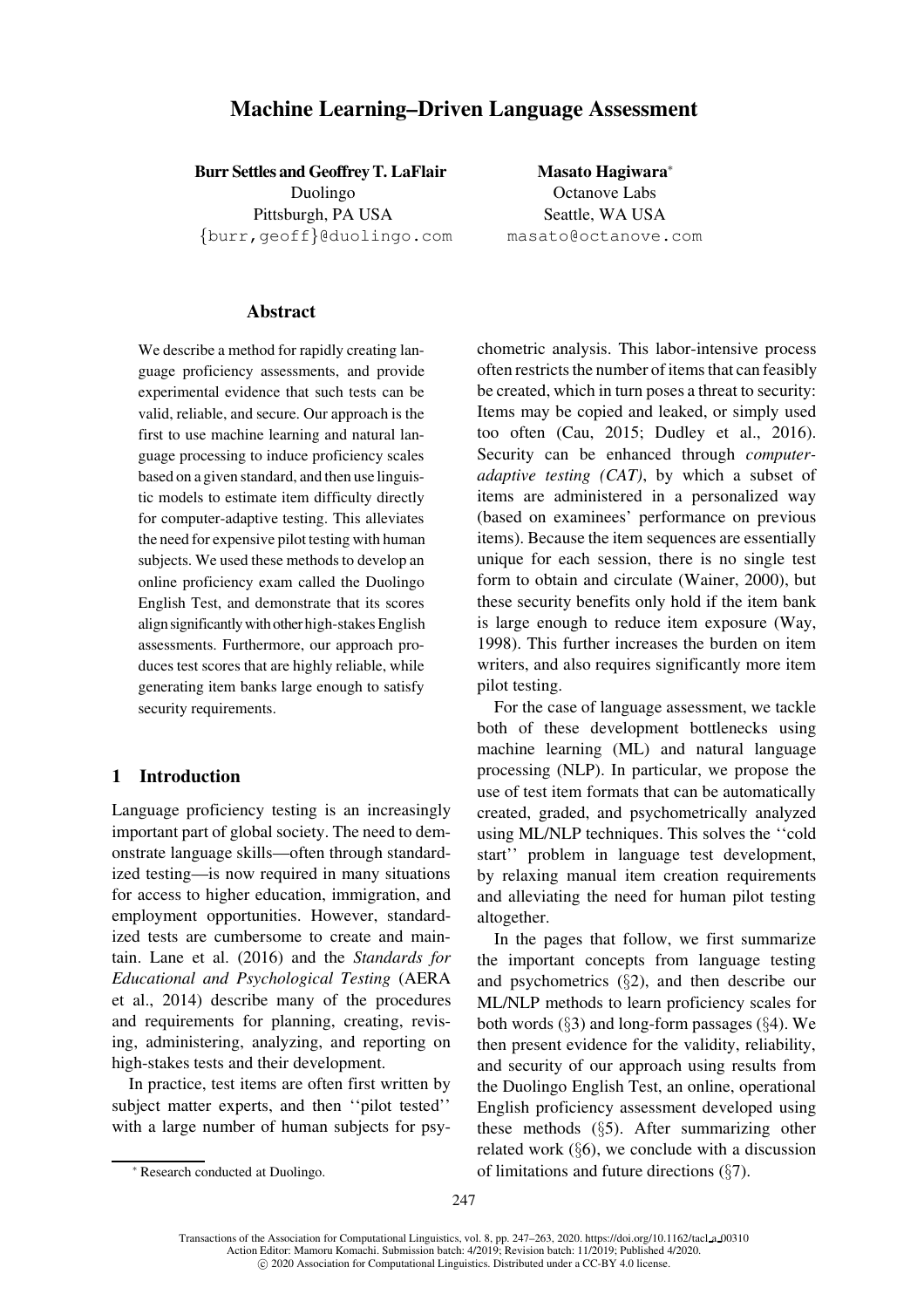

<span id="page-1-2"></span>Figure 1: The Rasch model IRF, showing the probability of a correct response  $p_i(\theta)$  for three test item difficulties  $\delta_i$ , across examinee ability level  $\theta$ .

# <span id="page-1-0"></span>2 Background

Here we provide an overview of relevant language testing concepts, and connect them to work in machine learning and natural language processing.

# 2.1 Item Response Theory (IRT)

In psychometrics, *item response theory (IRT)* is a paradigm for designing and scoring measures of ability and other cognitive variables [\(Lord, 1980\)](#page-13-2). IRT forms the basis for most modern high-stakes standardized tests, and generally assumes:

- 1. An examinee's response to a test item is modeled by an *item response function (IRF)*;
- 2. There is a unidimensional latent *ability* for each examinee, denoted  $\theta$ ;
- 3. Test items are locally independent.

In this work we use a simple logistic IRF, also known as the *Rasch model* [\(Rasch, 1993\)](#page-14-0). This expresses the probability  $p_i(\theta)$  of a correct response to test item  $i$  as a function of the difference between the item *difficulty* parameter  $\delta_i$  and the examinee's *ability* parameter  $\theta$ :

<span id="page-1-1"></span>
$$
p_i(\theta) = \frac{1}{1 + \exp(\delta_i - \theta)}.
$$
 (1)

The response pattern from equation [\(1\)](#page-1-1) is shown in [Figure 1.](#page-1-2) As with most IRFs,  $p_i(\theta)$  monotonically increases with examinee ability  $\theta$ , and decreases with item difficulty  $\delta_i$ .

In typical standardized test development, items are first created and then ''pilot tested'' with human subjects. These pilot tests produce many  $\langle$  examinee, item $\rangle$  pairs that are graded correct

or incorrect, and the next step is to estimate  $\theta$ and  $\delta_i$  parameters empirically from these grades. The reader may recognize the Rasch model as equivalent to binary logistic regression for predicting whether an examinee will answer item i correctly (where  $\theta$  represents a weight for the "examinee feature,"  $-\delta_i$  represents a weight for the ''item feature,'' and the bias/intercept weight is zero). Once parameters are estimated,  $\theta$ s for the pilot population can be discarded, and  $\delta_i$ s are used to estimate  $\theta$  for a future examinee, which ultimately determines his or her test score.

We focus on the Rasch model because item difficulty  $\delta_i$  and examinee ability  $\theta$  are interpreted on the same scale. Whereas other IRT models exist to generalize the Rasch model in various ways (e.g., by accounting for item discrimination or examinee guessing), the additional parameters make them more difficult to estimate correctly [\(Linacre, 2014\)](#page-13-3). Our goal in this work is to estimate item parameters using ML/NLP (rather than traditional item piloting), and a Rasch-like model gives us a straightforward and elegant way to do this.

# <span id="page-1-3"></span>2.2 Computer-Adaptive Testing (CAT)

Given a bank of test items and their associated  $\delta_i$ s, one can use CAT techniques to efficiently administer and score tests. CATs have been shown to both shorten tests [\(Weiss and Kingsbury, 1984](#page-15-2)) and provide uniformly precise scores for most examinees, by giving harder items to subjects of higher ability and easier items to those of lower ability [\(Thissen and Mislevy](#page-14-1), [2000](#page-14-1)).

Assuming test item independence, the conditional probability of an item response sequence  $\mathbf{r} = \langle r_1, r_2, \dots, r_t \rangle$  given  $\theta$  is the product of all the item-specific IRF probabilities:

<span id="page-1-4"></span>
$$
p(\mathbf{r}|\theta) = \prod_{i=1}^{t} p_i(\theta)^{r_i} (1 - p_i(\theta))^{1 - r_i}, \quad (2)
$$

where  $r_i$  denotes the graded response to item i (i.e.,  $r_i = 1$  if correct,  $r_i = 0$  if incorrect).

The goal of a CAT is to estimate a new examinee's  $\theta$  as precisely as possible with as few items as possible. The precision of  $\theta$  depends on the items in r: Examinees are best evaluated by items where  $\delta_i \approx \theta$ . However, because the true value of  $\theta$  is unknown (this is, after all, the reason for testing!), we use an iterative adaptive algorithm. First, make a ''provisional''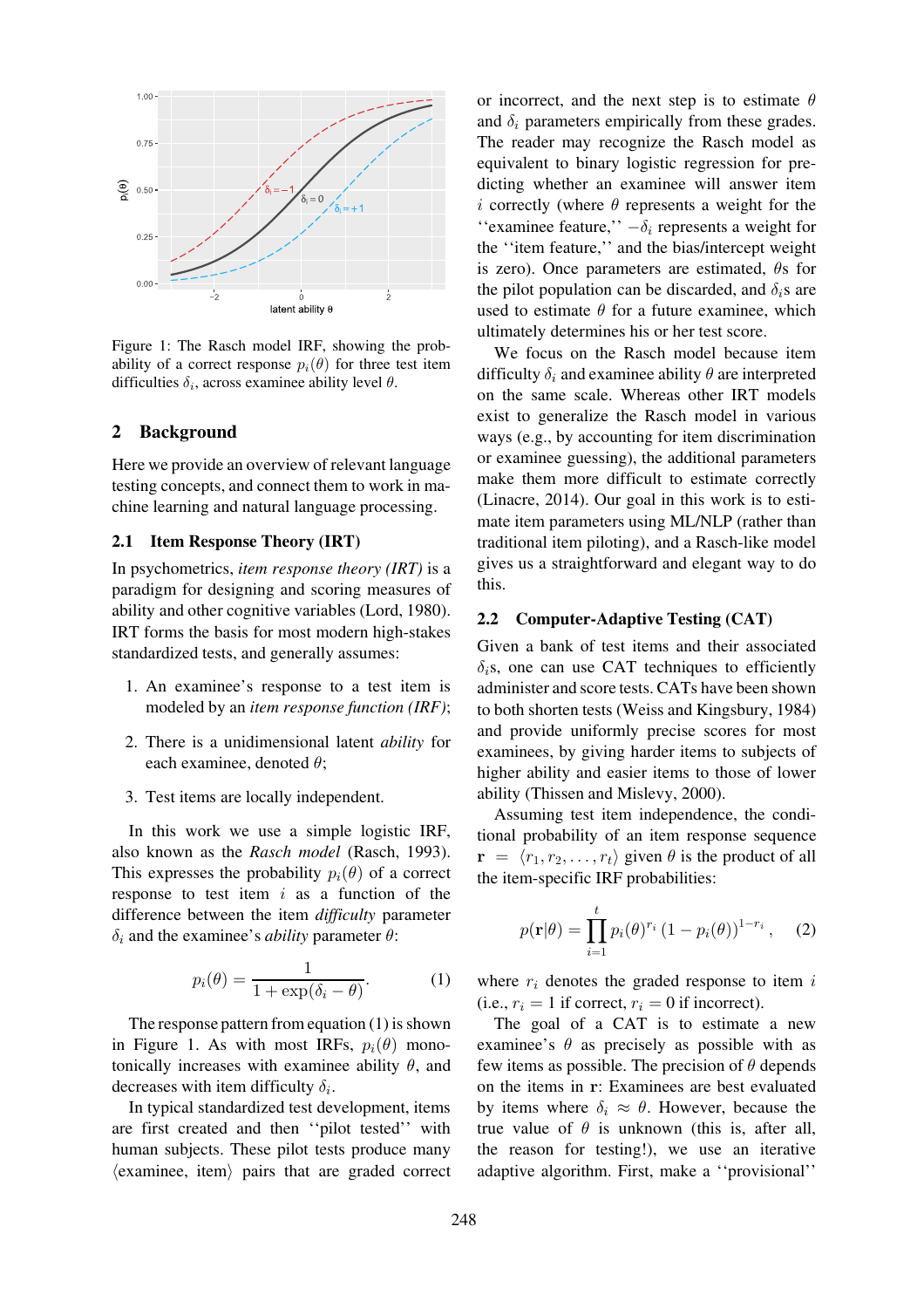| <b>CEFR</b>    | Level Description            | Scale |
|----------------|------------------------------|-------|
| C <sub>2</sub> | Proficient / Mastery         | 100   |
| C <sub>1</sub> | Advanced / Effective         | 80    |
| B <sub>2</sub> | Upper Intermediate / Vantage | 60    |
| B <sub>1</sub> | Intermediate / Threshold     | 40    |
| A <sub>2</sub> | Elementary / Waystage        | 20    |
| $\mathbf{A}$ 1 | Beginner / Breakthrough      |       |

<span id="page-2-0"></span>Table 1: The Common European Framework of Reference (CEFR) levels and our corresponding test scale.

estimate  $\hat{\theta}_t \propto \argmax_{\theta} p(\mathbf{r}_t | \theta)$  by maximizing the likelihood of observed responses up to point t. Then, select the next item difficulty based on a "utility" function of the current estimate  $\delta_{t+1}$  =  $f(\hat{\theta}_t)$ . This process repeats until reaching some stopping criterion, and the final  $\hat{\theta}_t$  determines the test score. Conceptually, CAT methods are analogous to *active learning* in the ML/NLP literature [\(Settles](#page-14-2), [2012](#page-14-2)), which aims to minimize the effort required to train accurate classifiers by adaptively selecting instances for labeling. For more discussion on CAT administration and scoring, see [Segall \(2005](#page-14-3)).

# 2.3 The Common European Framework of Reference (CEFR)

The *Common European Framework of Reference (CEFR)* is an international standard for describing the proficiency of foreign-language learners [\(Council of Europe](#page-12-2), [2001](#page-12-2)). Our goal is to create a test integrating reading, writing, listening, and speaking skills into a single overall score that corresponds to CEFR-derived ability. To that end, we designed a 100-point scoring system aligned to the CEFR levels, as shown in [Table 1.](#page-2-0)

By its nature, the CEFR is a descriptive (not prescriptive) proficiency framework. That is, it describes what kinds of activities a learner should be able to do—and competencies they should have—at each level, but provides little guidance on what specific aspects of language (e.g., vocabulary) are needed to accomplish them. This helps the CEFR achieve its goal of applying broadly across languages, but also presents a challenge for curriculum and assessment development for any particular language. It is a coarse description of potential target domains—tasks, contexts, and conditions a[ssociated with language use \(](#page-12-3)Bachman and Palmer, [2010;](#page-12-3) [Kane](#page-13-4), [2013\)](#page-13-4)—that can be sampled from in order to create language curricula or assessments. As a result, it is left to the developers to define and operationalize constructs based on the CEFR, targeting a subset of the activities and competences that it describes.

Such work can be seen in recent efforts undertaken by linguists to profile the vocabulary and grammar linked to each CEFR level for specific languages (particularly English). We leverage these lines of research to create labeled data sets, and train ML/NLP models that project item difficulty onto our CEFR-derived scale.

### <span id="page-2-1"></span>2.4 Test Construct and Item Formats

Our aim is to develop a test of general English language proficiency. According to the CEFR global descriptors, this means the ability to understand written and spoken language from varying topics, genres, and linguistic complexity, and to write or speak on a variety of topics and for a variety of purposes [\(Council of Europe](#page-12-2), [2001\)](#page-12-2).

We operationalize part of this construct using five item formats from the language testing literature. These are summarized in [Table 2](#page-3-1) and collectively assess reading, writing, listening, and speaking skills. Note that these items may not require examinees to perform all the linguistic tasks relevant to a given CEFR level (as is true with any language test), but they serve as strong proxies for the underlying skills. These formats were selected because they can be automatically generated and graded at scale, and have decades of research demonstrating their ability to predict linguistic competence.

Two of the formats assess vocabulary breadth, known as *yes/no* vocabulary tests [\(Figure 2\)](#page-3-2). These both follow the same convention but vary in modality (text vs. audio), allowing us to measure both written and spoken vocabulary. For these items, the examinee must select, from among text or audio stimuli, which are real English words and which are English-like pseudowords (morphologically and phonologically plausible, but have no meaning in English). These items target a foundational linguistic competency of the CEFR, namely, the written and spoken vocabulary required to meet communication needs across CEFR levels [\(Milton, 2010](#page-14-4)). Test takers who do well on these tasks have a broader lexical inventory, allowing for performance in a variety of language use situations. Poor performance on these tasks indicates a more basic inventory.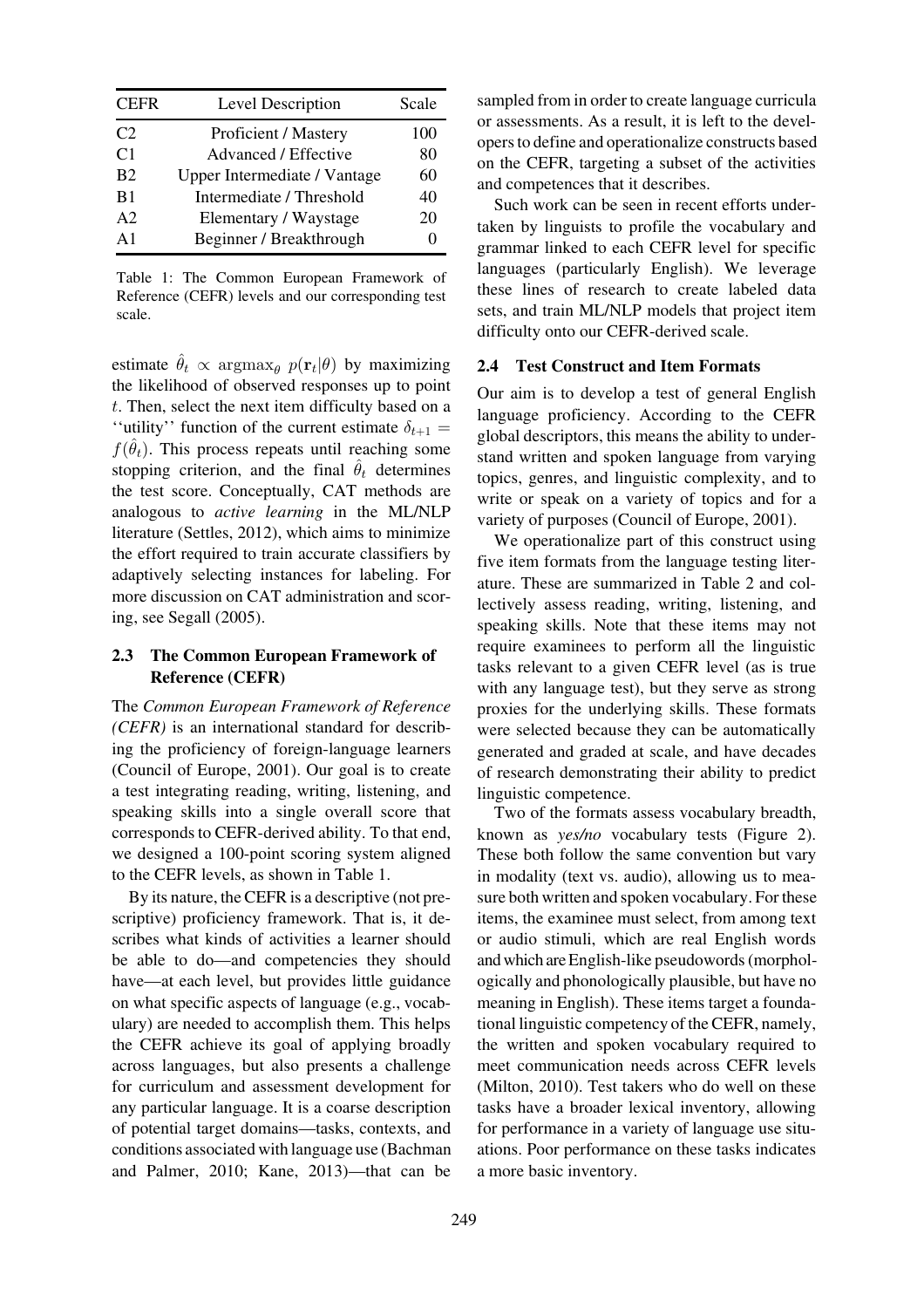| Item Format     | Scale Model     | <b>Skills</b> | References                                                    |
|-----------------|-----------------|---------------|---------------------------------------------------------------|
| $Yes/No$ (text) | Vocab $(\S3)$   | L.R.W         | Zimmerman et al. (1977); Staehr (2008); Milton (2010)         |
| Yes/No (audio)  | Vocab $(\S3)$   | L,S           | Milton et al. $(2010)$ ; Milton $(2010)$                      |
| C-Test          | Passage $(\S4)$ | R.W           | Klein-Braley (1997); Reichert et al. (2010); Khodadady (2014) |
| Dictation       | Passage $(\S4)$ | L,W           | Bradlow and Bent (2002, 2008)                                 |
| Elicited Speech | Passage $(\S4)$ | R.S           | Vinther (2002); Jessop et al. (2007); Van Moere (2012)        |

<span id="page-3-1"></span>Table 2: Summary of language assessment item formats in this work. For each format, we indicate the machinelearned scale model used to predict item difficulty  $\delta_i$ , the linguistic skills it is known to predict (L = listening, R  $=$  reading,  $S =$  speaking,  $W =$  writing), and some of the supporting evidence from the literature.





<span id="page-3-2"></span>(b) Yes/No (audio)

Figure 2: Example test item formats that use the vocabulary scale model to estimate difficulty.

The other three item formats come out of the integ[rative language testing tradition \(](#page-12-6)Alderson et al., [1995\)](#page-12-6), which requires examinees to draw on a variety of language skills (e.g., grammar, discourse) and abilities (e.g., reading, writing) in order to respond correctly. Example screenshots of these item formats are shown in [Figure 4.](#page-5-1)

The *c-test* format is a measure of reading ability (and to some extent, writing). These items contain passages of text in which some of the words have been ''damaged'' (by deleting the second half of every other word), and examinees must complete the passage by filling in missing letters from the damaged words. The characteristics of the damaged words and their relationship to the text ranges from those requiring lexical, phrasal, clausal, and discourse-level comprehension in order to respond correctly. These items indicate how well test takers can process texts of varied abstractness and complexity versus shorter more concrete texts, and have been shown to reliably

pred[ict other measures of CEFR level \(](#page-14-7)Reichert et al., [2010](#page-14-7)).

The *dictation* task taps into both listening and writing skills by having examinees transcribe an audio recording. In order to respond successfully, examinees must parse individual words and understand their grammatical relationships prior to typing what they hear. This targets the linguistic demands required for overall listening comprehension as described in the CEFR. The writing portion of the dictation task measures examinee knowledge of orthography and grammar (markers of writing ability at the A1/A2 level), and to some extent meaning. The *elicited speech* task taps into reading and speaking skills by requiring examinees to say a sentence out loud. Test takers must be able to process the input (e.g., orthography and grammatical structure) and are evaluated on their fluency, accuracy, and ability to use complex language orally [\(Van Moere](#page-15-5), [2012](#page-15-5)). This task targets sentence-level language skills that incorporate simple-to-complex components of both the reading and speaking ''can-do'' statements in the CEFR framework. Furthermore, both the dictation and elicited speech tasks also measure working memory capacity in the language, which is regarded as shifting from lexical competence to structure and pragmatics somewhere in the B1/B2 range [\(Westhoff](#page-15-6), [2007\)](#page-15-6).

# <span id="page-3-0"></span>3 The Vocabulary Scale

For the experiments in this section, a panel of linguistics PhDs with ESL teaching experience first compiled a CEFR vocabulary wordlist, synthesizing previous work on assessing active English language vocabulary knowledge (e.g., [Capel](#page-12-7), [2010,](#page-12-7) [2012](#page-12-8); [Cambridge English](#page-12-9), [2012](#page-12-9)). This standardsetting step produced an inventory of 6,823 English words labeled by CEFR level, mostly in the B1/B2 range  $($ ullu). We did not conduct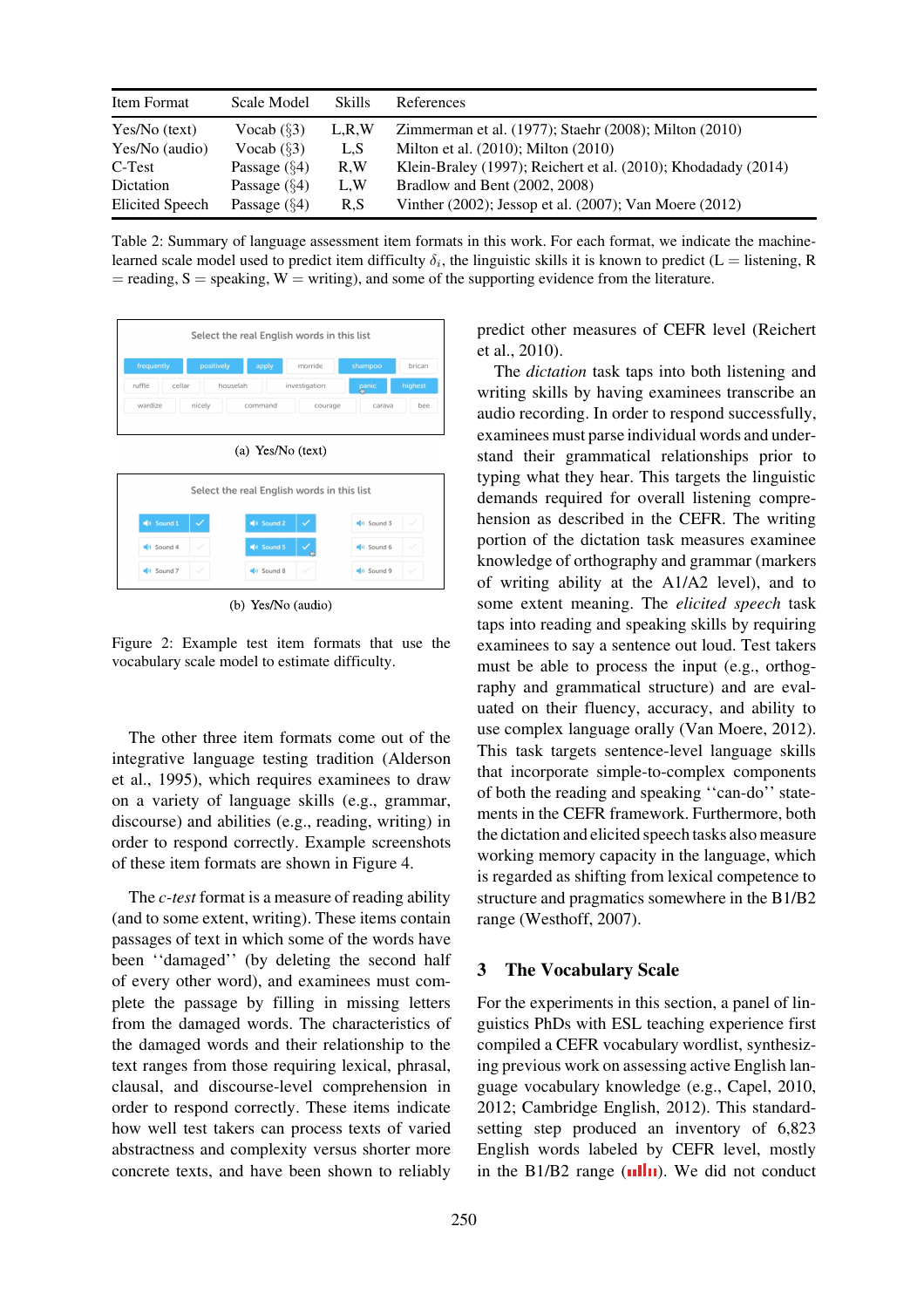any formal annotator agreement studies, and the inventory does include duplicate entries for types at different CEFR levels (e.g., for words with multiple senses). We used this labeled wordlist to train a vocabulary scale model that assigns  $\delta_i$ scores to each yes/no test item [\(Figure 2\)](#page-3-2).

# 3.1 Features

Culligan [\(2015\)](#page-12-10) found character length and corpus frequency to significantly predict word difficulty, according IRT analyses of multiple vocabulary tests (including the yes/no format). This makes them promising features for our CEFR-based vocabulary scale model.

Although character length is straightforward, corpus frequencies only exist for *real* English words. For our purposes, however, the model must also make predictions for English-like *pseudowords*, since our CAT approach to yes/no items requires examinees to distinguish between words and pseudowords drawn from a similar CEFRbased scale range. As a proxy for frequency, we trained a character-level Markov chain language model on the OpenSubtitles corpus<sup>[1](#page-4-0)</sup> using modified Kneser-Ney smoothing [\(Heafield et al., 2013](#page-13-8)). We then use the log-likelihood of a word (or pseudoword) under this model as a feature.

We also use the *Fisher score* of a word under the language model to generate more nuanced orthographic features. The Fisher score  $\nabla x$  of word x is a vector representing the gradient of its loglikelihood under the language model, parameterized by  $\mathbf{m} \mathpunct{:} \nabla x \ = \ \frac{\partial}{\partial \mathbf{m}} \log p(x|\mathbf{m}).$  These features are conceptually similar to trigrams weighted by *tfidf* [\(Elkan](#page-13-9), [2005](#page-13-9)), and are inspired by previous work leveraging information from generative sequence models to improve discriminative classifiers [\(Jaakkola and Haussler](#page-13-10), [1999\)](#page-13-10).

# 3.2 Models

We consider two regression approaches to model the CEFR-based vocabulary scale: *linear* and *weighted-softmax*. Let  $y_x$  be the CEFR level of word x, and  $\delta(y_x)$  be the 100-point scale value corresponding to that level from [Table 1.](#page-2-0)

For the linear approach, we treat the difficulty of a word as  $\delta_x = \delta(y_x)$ , and learn a linear function with weights  $w$  on the features of  $x$  directly. For weighted-softmax, we train a six-way multinomial

| Vocabulary Scale Model      | $r_{\rm att}$ | $r_{\rm vv}$ |
|-----------------------------|---------------|--------------|
| Linear regression           | .98           | .30          |
| w/o character length        | .98           | $\cdot$ 31   |
| w/o log-likelihood          | .98           | 34           |
| w/o Fisher score            | .38           | .38          |
| Weighted-softmax regression | -90           | .56          |
| w/o character length        | .91           | .56          |
| w/o log-likelihood          | .89           | .51          |
| w/o Fisher score            | .46           | -46          |

<span id="page-4-1"></span>Table 3: Vocabulary scale model evaluations.

| $\approx \delta$ | English Words       | Pseudowords        |
|------------------|---------------------|--------------------|
| 90               | loft, proceedings   | fortheric, retray  |
| 70               | brutal, informally  | insequent, vasera  |
| 50               | delicious, unfairly | anage, compatively |
| 30               | into, rabbit        | knoce, thace       |
| 10               | egg, mother         | cload, eut         |

<span id="page-4-2"></span>Table 4: Example words and pseudowords, rated for difficulty by the weighted-softmax vocabulary model.

regression (MaxEnt) classifier to predict CEFR level, and treat difficulty  $\delta_x = \sum_y \delta(y) p(y|x, \mathbf{w})$ as a weighted sum over the posterior  $p(y|x, \mathbf{w})$ .

# 3.3 Experiments

Experimental results are shown in [Table 3.](#page-4-1) We report Pearson's r between predictions and expert CEFR judgments as an evaluation measure. The  $r_{\text{AL}}$  results train and evaluate using the same data; this is how models are usually analyzed in the applied linguistics literature, and provides a sense of how well the model captures word difficulty for *real* English words. The  $r_{xy}$  results use 10-fold cross-validation; this is how models are usually evaluated in the ML/NLP literature, and gives us a sense of how well it generalizes to English-like *pseudowords* (as well as English words beyond the expert CEFR wordlist).

Both models have a strong, positive relationship with expert human judgments ( $r_{\text{ALL}} \ge .90$ ), although they generalize to unseen words less well  $(r_{xy} \leq .60)$ . Linear regression appears to drastically overfit compared to weighted-softmax, since it reconstructs the training data almost perfectly while explaining little of the variance among cross-validated labels. The feature ablations also reveal that Fisher score features are

<span id="page-4-0"></span><sup>&</sup>lt;sup>1</sup>We found movie subtitle counts [\(Lison and Tiedemann,](#page-13-11) [2016\)](#page-13-11) to be more correlated with the expert CEFR judgments than other language domains (e.g., Wikipedia or newswire).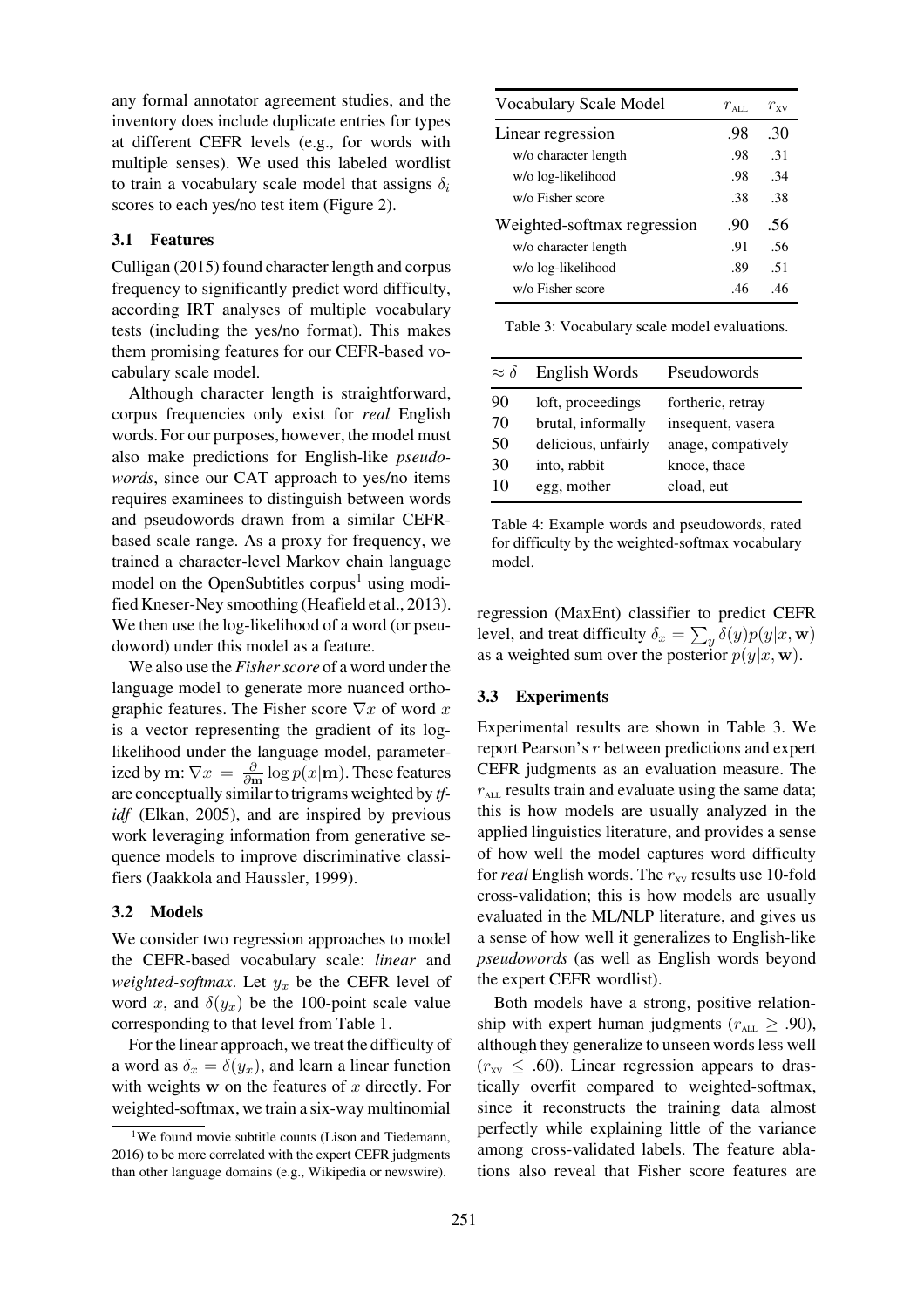

<span id="page-5-2"></span>Figure 3: Boxplots and correlation coefficients evaluating our machine-learned proficiency scale models. (a) Results for the weighted-softmax vocabulary model ( $n = 6,823$ ). (b) Cross-validation results for the weighted-softmax passage model  $(n = 3,049)$ . (c) Results applying the trained passage model, post-hoc, to a novel set of "blind" texts written by ESL experts at targeted CEFR levels ( $n = 2,349$ ).

the most important, while character length has little impact (possibly because length is implicitly captured by all the Fisher score features).

Sample predictions from the weighted-softmax vocabulary scale model are shown in [Table 4.](#page-4-2) The more advanced words (higher  $\delta$ ) are rarer and mostly have Greco-Latin etymologies, whereas the more basic words are common and mostly have Anglo-Saxon origins. These properties appear to hold for non-existent pseudowords (e.g., 'cload' seems more Anglo-Saxon and more common than 'fortheric' would be). Although we did not conduct any formal analysis of pseudoword difficulty, these illustrations suggest that the model captures qualitative subtleties of the English lexicon, as they relate to CEFR level.

Boxplots visualizing the relationship between our learned scale and expert judgments are shown in [Figure 3\(a\).](#page-5-2) Qualitative error analysis reveals that the majority of mis-classifications are in fact under-predictions simply due to polysemy. For example: '*a just cause*' (C1) vs. '*I just left*' ( $\delta$  = 24), and '*to part ways*' (C2) vs. '*part of the way*'  $(\delta = 11)$ . Because these more basic word senses do exist, our correlation estimates may be on the conservative side. Thus, using these predicted word difficulties to construct yes/no items (as we do later in §[5\)](#page-8-0) seems justified.

# <span id="page-5-0"></span>4 The Passage Scale

For the experiments in this section, we leverage a variety of corpora gleaned from online sources, and use combined regression and ranking techniques to train longer-form passage scale models.



#### (b) Dictation



(c) Elicited Speech

<span id="page-5-1"></span>Figure 4: Example test item formats that use the passage scale model to estimate difficulty.

These models can be used to predict difficulty for c-test, dictation, and elicited speech items [\(Figure 4\)](#page-5-1).

In contrast to vocabulary, little to no work has been done to profile CEFR text or discourse features for English, and only a handful of ''CEFRlabeled'' documents are even available for model training. Thus, we take a *semi-supervised learning*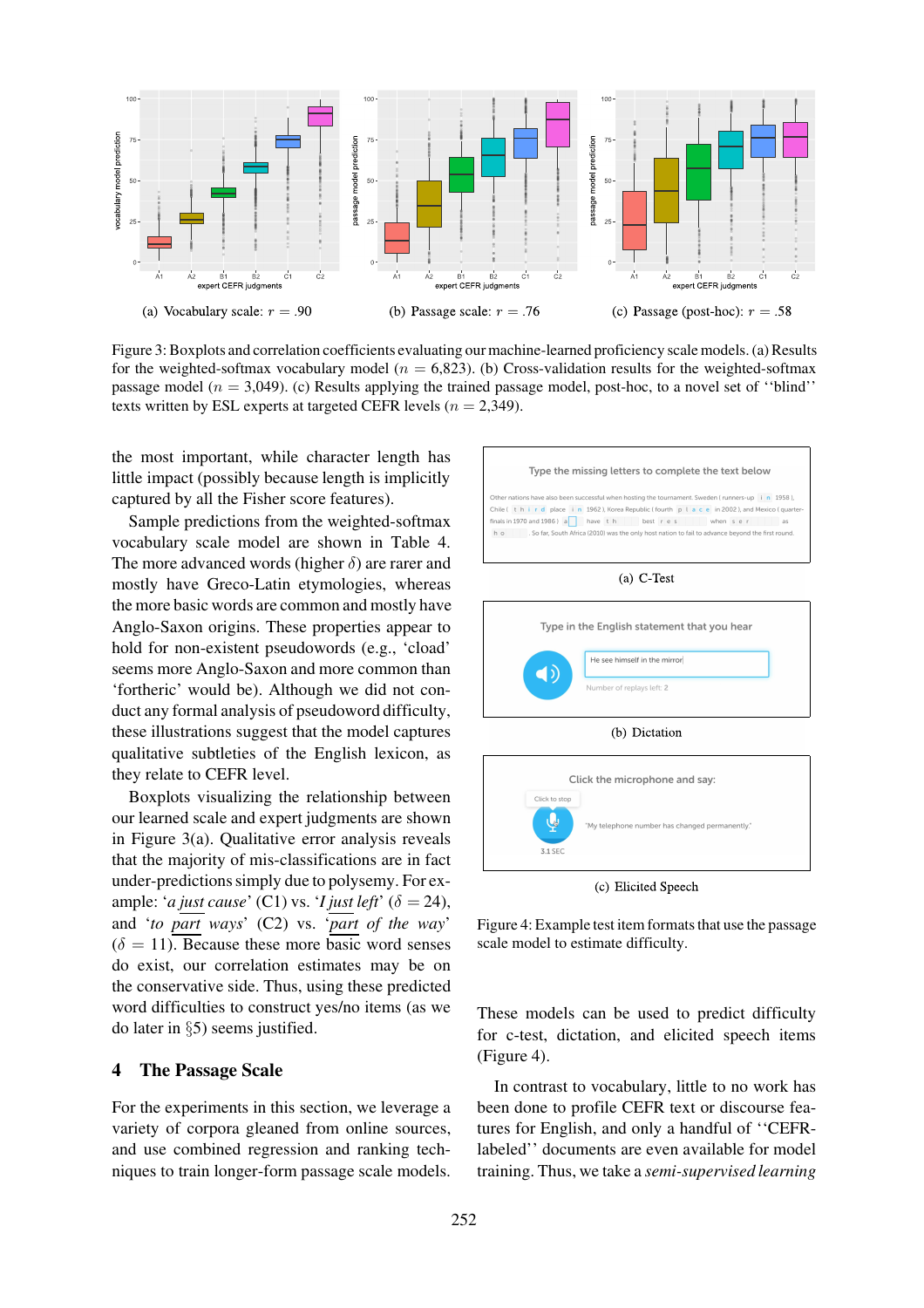approach [\(Zhu and Goldberg](#page-15-7), [2009\)](#page-15-7), first by learning to rank passages by overall difficulty, and then by propagating CEFR levels from a small number of labeled texts to many more unlabeled texts that have similar linguistic features.

# 4.1 Features

Average word length and sentence length have long been used to predict text difficulty, and in fact measures based solely on these features have been shown to correlate  $(r = .91)$  with comprehension in reading tests [\(DuBay, 2006\)](#page-13-12). Inspired by our vocabulary model experiments, we also trained a word-level unigram language model to produce log-likelihood and Fisher score features (which is similar to a bag of words weighted by *tf-idf*).

# 4.2 Corpora

We gathered an initial training corpus from online English language self-study Web sites (e.g., free test preparation resources for popular English proficiency exams). These consist of reference phrases and texts from reading comprehension exercises, all organized by CEFR level. We segmented these documents and assigned documents' CEFR labels to each paragraph. This resulted in 3,049 CEFR-labeled passages, containing very few A1 texts, and a peak at the C1 level  $($ . We refer to this corpus as CEFR.

Due to the small size of the CEFR corpus and its uncertain provenance, we also downloaded pairs of articles from English Wikipedia<sup>[2](#page-6-0)</sup> that had also been rewritten for Simple English<sup>[3](#page-6-1)</sup> (an alternate version that targets children and adult English learners). Although the CEFR alignment for these articles is unknown, we hypothesize that the levels for texts on the English site should be higher than those on the Simple English site; thus by comparing these article pairs a model can learn features related to passage difficulty, and therefore the CEFR level (in addition to expanding topical coverage beyond those represented in CEFR). This corpus includes 3,730 article pairs resulting in 18,085 paragraphs (from both versions combined). We refer to this corpus as WIKI.

We also downloaded thousands of English sentences from Tatoeba,<sup>[4](#page-6-2)</sup> a free, crowd-sourced database of self-study resources for language learners. We refer to this corpus as TATOEBA.

| Passage Ranking Model    | $AUC_{CFER}$ | $\mathrm{AUC}_{\mathrm{wnrr}}$ |
|--------------------------|--------------|--------------------------------|
| Linear (rank) regression | .85          | .75                            |
| w/o characters per word  | .85          | .72                            |
| w/o words per sentence   | .84          | .75                            |
| w/o log-likelihood       | .85          | .76                            |
| w/o Fisher score         | .79          | .84                            |

<span id="page-6-3"></span>Table 5: Passage ranking model evaluations.

# <span id="page-6-4"></span>4.3 Ranking Experiments

To rank passages for difficulty, we use a linear approach similar to that of [Sculley \(2010](#page-14-8)). Let x be the feature vector for a text with CEFR label y. A standard linear regression can learn a weight vector w such that  $\delta(y) \approx \mathbf{x}^\intercal \mathbf{w}$ . Given a pair of texts, one can learn to rank by ''synthesizing'' a label and feature vector representing the difference between them:  $[\delta(y_1) - \delta(y_2)] \approx [\mathbf{x}_1 - \mathbf{x}_2]^{\mathsf{T}} \mathbf{w}$ . The resulting w can still be applied to single texts (i.e., by subtracting the 0 vector) in order to score them for ranking. Although the resulting predictions are not explicitly calibrated (e.g., to our CEFR-based scale), they should still capture an overall ranking of textual sophistication. This also allows us to combine the CEFR and WIKI corpora for training, since relative difficulty for the latter is known (even if precise CEFR levels are not).

To train ranking models, we sample 1% of paragraph pairs from CEFR (up to 92,964 instances), and combine this with the cross of all paragraphs in English  $\times$  Simple English versions of the same article from WIKI (up to 25,438 instances). We fix  $\delta(y) = 25$  for Simple English and  $\delta(y) = 75$ for English in the WIKI pairs, under a working assumption that (on average) the former are at the A2/B1 level, and the latter B2/C1.

Results using cross-validation are shown in [Table 5.](#page-6-3) For each fold, we train using pairs from the training partition and evaluate using individual instance scores on the test partition. We report the AUC, or area under the ROC curve [\(Fawcett,](#page-13-13) [2006](#page-13-13)), which is a common ranking metric for classification tasks. Ablation results show that Fisher score features (i.e., weighted bag of words) again have the strongest effect, although they improve ranking for the CEFR subset while harming WIKI. We posit that this is because WIKI is topically balanced (all articles have an analog from both versions of the site), so word and sentence length alone are in fact good discriminators. The CEFR results indicate

<sup>2</sup><https://en.wikipedia.org>.

<span id="page-6-0"></span><sup>3</sup><https://simple.wikipedia.org>.

<span id="page-6-2"></span><span id="page-6-1"></span><sup>4</sup><https://tatoeba.org>.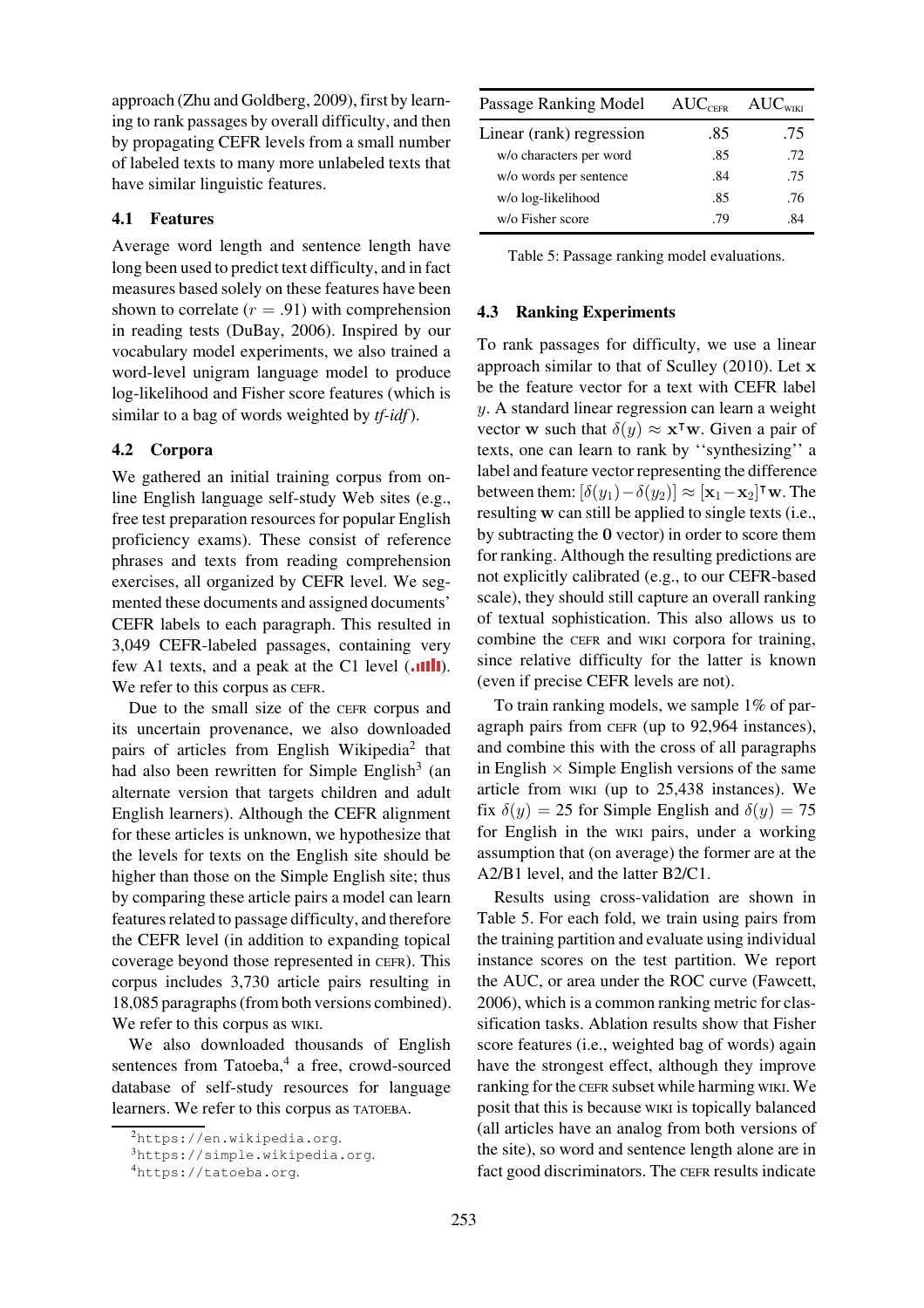| $\approx \delta$ | Candidate Item Text                                                                                                                                                                                                                                                                                                                                                                 |
|------------------|-------------------------------------------------------------------------------------------------------------------------------------------------------------------------------------------------------------------------------------------------------------------------------------------------------------------------------------------------------------------------------------|
| 90               | A related problem for aerobic organisms is oxidative stress. Here, processes including oxidative phosphorylation and<br>the formation of disulfide bonds during protein folding produce reactive oxygen species such as hydrogen peroxide.<br>These damaging oxidants are removed by antioxidant metabolites such as glutathione, and enzymes such as catalases<br>and peroxidases. |
| 50               | In 1948, Harry Truman ran for a second term as President against Thomas Dewey. He was the underdog and everyone<br>thought he would lose. The Chicago Tribune published a newspaper on the night of the election with the headline<br>"Dewey Defeats Truman." To everyone's surprise, Truman actually won.                                                                          |
| 10               | Minneapolis is a city in Minnesota. It is next to St. Paul, Minnesota. St. Paul and Minneapolis are called the "Twin<br>Cities'' because they are right next to each other. Minneapolis is the biggest city in Minnesota with about 370,000<br>people. People who live here enjoy the lakes, parks, and river. The Mississippi River runs through the city.                         |

<span id="page-7-2"></span>Table 6: Example WIKI paragraphs, rated for predicted difficulty by the weighted-softmax passage model.

that 85% of the time, the model correctly ranks a more difficult passage above a simpler one (with respect to CEFR level).[5](#page-7-0)

# <span id="page-7-3"></span>4.4 Scaling Experiments

Given a text ranking model, we now present experiments with the following algorithm for propagating CEFR levels from labeled texts to unlabeled ones for semi-supervised training:

- 1. Score all individual passages in CEFR, WIKI, and TATOEBA (using the ranking model);
- 2. For each labeled instance in CEFR, propagate its CEFR level to the five most similarly ranked neighbors in WIKI and TATOEBA;
- 3. Combine the label-propagated passages from WIKI and TATOEBA with CEFR;
- 4. Balance class labels by sampling up to 5,000 passages per CEFR level (30,000 total);
- 5. Train a passage scale model using the resulting CEFR-aligned texts.

Cross-validation results for this procedure are shown in [Table 7.](#page-7-1) The weighted-softmax regression has a much stronger positive relationship with CEFR labels than simple linear regression. Furthermore, the label-propagated WIKI and TATOEBA supplements offer small but statistically significant improvements over training on CEFR texts alone. Since these supplemental passages also expand the feature set more than tenfold (i.e., by

| Passage Scale Model         | $r_{\rm ceff}$ |
|-----------------------------|----------------|
| Weighted-softmax regression | .76            |
| W/O TATOEBA propagations    | .75            |
| w/o wiki propagations       | .74            |
| w/o label-balancing         | .72            |
| Linear regression           | .13            |

<span id="page-7-1"></span>Table 7: Passage scale model evaluations.

increasing the model vocabulary for Fisher score features), we claim this also helps the model generalize better to unseen texts in new domains.

Boxplots illustrating the positive relationship between scale model predictions and CEFR labels are shown in [Figure 3\(b\).](#page-5-2) This, while strong, may also be a conservative correlation estimate, since we propagate CEFR document labels down to paragraphs for training and evaluation and this likely introduces noise (e.g., C1-level articles may well contain A2-level paragraphs).

Example predictions from the WIKI corpus are shown in [Table 6.](#page-7-2) We can see that the C-level text ( $\delta \approx 90$ ) is rather academic, with complex sentence structures and specialized jargon. On the other hand, the A-level text ( $\delta \approx 10$ ) is more accessible, with short sentences, few embedded clauses, and concrete vocabulary. The B-level text  $(\delta \approx 50)$  is in between, discussing a political topic using basic grammar, but some colloquial vocabulary (e.g., 'underdog' and 'headline').

# <span id="page-7-4"></span>4.5 Post-Hoc Validation Experiment

The results from §[4.3](#page-6-4) and §[4.4](#page-7-3) are encouraging. However, they are based on data gathered from the Internet, of varied provenance, using possibly noisy labels. Therefore, one might question whether the resulting scale model correlates well with more trusted human judgments.

<span id="page-7-0"></span><sup>5</sup>AUC is also the effect size of the Wilcoxon rank-sum test, which represents the probability that the a randomly chosen text from WIKI English will be ranked higher than Simple English. For CEFR, [Table 5](#page-6-3) reports macro-averaged AUC over the five ordinal breakpoints between CEFR levels.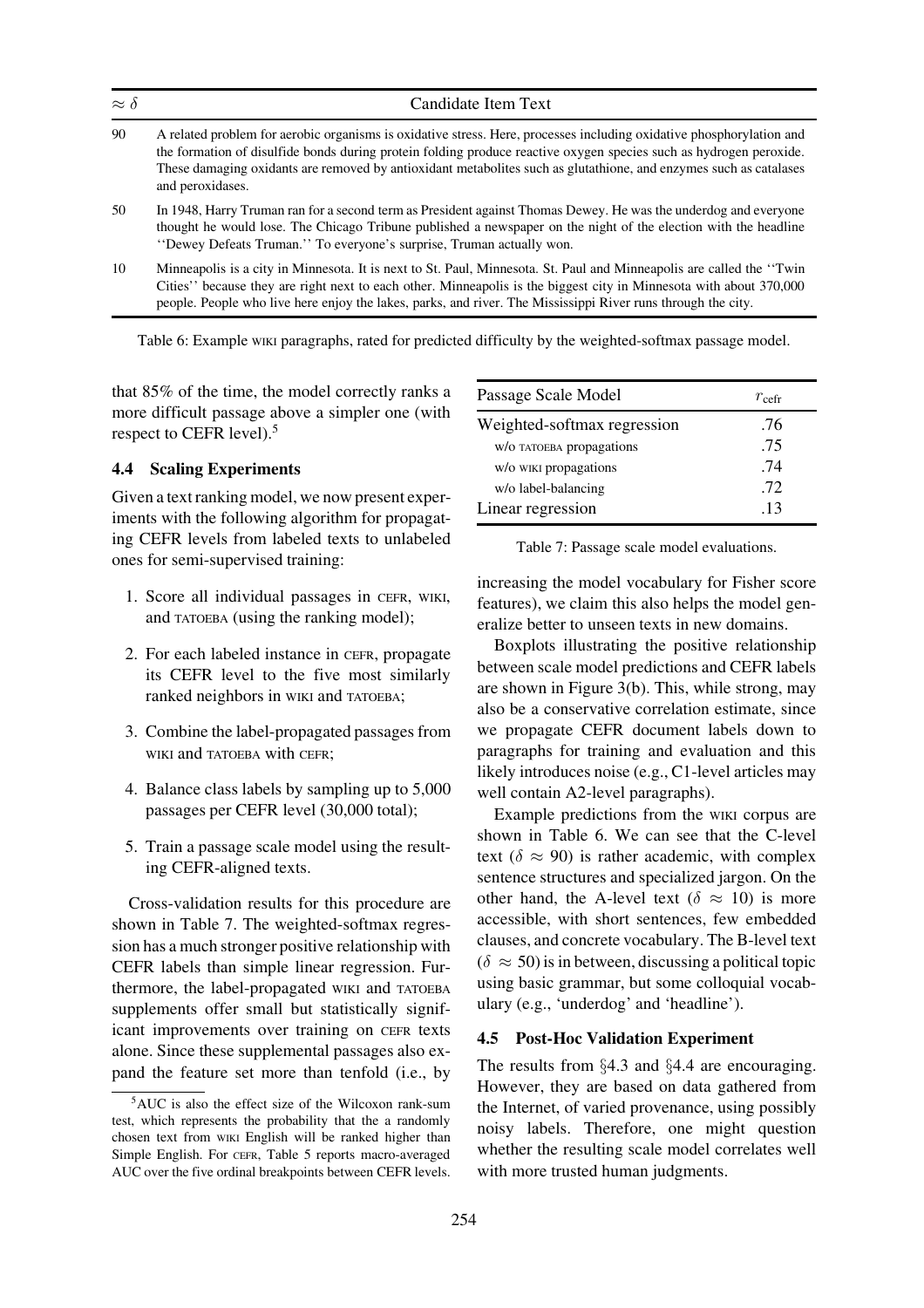To answer this question, we had a panel of four experts—PhDs and graduate students in linguistics with ESL teaching experience—compose roughly 400 new texts targeting each of the six CEFR levels (2,349 total). These were ultimately converted into c-test items for our operational English test experiments  $(\S5)$  $(\S5)$ , but because they were developed independently from the passage scale model, they are also suitable as a ''blind'' test set for validating our approach. Each passage was written by one expert, and vetted by another (with the two negotiating the final CEFR label in the case of any disagreement).

Boxplots illustrating the relationship between the passage scale model predictions and expert judgments are shown in [Figure 3\(c\),](#page-5-2) which shows a moderately strong, positive relationship. The flattening at the C1/C2 level is not surprising, since the distinction here is very fine-grained, and can be difficult even for trained experts to distinguish or produce [\(Isbell, 2017](#page-13-14)). They may also be dependent on genre or register (e.g., textbooks), thus the model may have been looking for features in some of these expert-written passages that were missing for non-textbook-like writing samples.

# <span id="page-8-0"></span>5 Duolingo English Test Results

The Duolingo English Test $<sup>6</sup>$  $<sup>6</sup>$  $<sup>6</sup>$  is an accessible, on-</sup> line, computer-adaptive English assessment initially created using the methods proposed in this paper. In this section, we first briefly describe how the test was developed, administered, and scored  $(\S 5.1)$  $(\S 5.1)$ . Then, we use data logged from many thousands of operational tests to show that our approach can satisfy industry standards for psychometric properties (§[5.2\)](#page-9-0), criterion validity  $(\S 5.3)$  $(\S 5.3)$ , reliability  $(\S 5.4)$  $(\S 5.4)$ , and test item security  $(§5.5).$  $(§5.5).$  $(§5.5).$ 

# <span id="page-8-2"></span>5.1 Test Construction and Administration

Drawing on the five formats discussed in §[2.4,](#page-2-1) we automatically generated a large bank of more than 25,000 test items. These items are indexed into eleven bins for each format, such that each bin corresponds to a predicted difficulty range on our 100-point scale (0–5, 6–15, . . . , 96–100).

The CAT administration algorithm chooses the first item format to use at random, and then cycles through them to determine the format for each subsequent item (i.e., all five formats have equal representation). Each session begins with a ''calibration'' phase, where the first item is sampled from the first two difficulty bins, the second item from the next two, and so on. After the first four items, we use the methods from §[2.2](#page-1-3) to iteratively estimate a provisional test score, select the difficulty  $\delta_i$  of the next item, and sample randomly from the corresponding bin for the next format. This process repeats until the test exceeds 25 items or 40 minutes in length, whichever comes first. Note that because item difficulties ( $\delta_i$ s) are on our 100-point CEFR-based scale, so are the resulting test scores  $(\theta s)$ . See Appendix [A.1](#page-15-8) for more details on test administration.

For the yes/no formats, we used the vocabulary scale model (§[3\)](#page-3-0) to estimate  $\delta_x$  for all words in an English dictionary, plus 10,000 pseudowords.[7](#page-8-3) These predictions were binned by  $\delta_x$  estimate, and test items created by sampling both dictionaries from the same bin (each item also contains at least 15% words and 15% pseudowords). Item difficulty  $\delta_i = \overline{\delta_x}$  is the mean difficulty of all words/pseudowords  $x \in i$  used as stimuli.

For the c-test format, we combined the expert-written passages from §[4.5](#page-7-4) with paragraphs extracted from other English-language sources, including the WIKI corpus and English-language literature.[8](#page-8-4) We followed standard procedure [\(Klein-Braley, 1997\)](#page-13-5) to automatically generate c-test items from these paragraphs. For the dictation and elicited speech formats, we used sentence-level candidate texts from WIKI, TATOEBA, English Universal Dependencies,<sup>[9](#page-8-5)</sup> as well as custom-written sentences. All passages were then manually reviewed for grammaticality (making corrections where necessary) or filtered for inappropriate content. We used the passage scale model (§[4\)](#page-5-0) to estimate  $\delta_i$  for these items directly from raw text.

For items requiring audio (i.e., audio yes/no and elicited speech items), we contracted four native English-speaking voice actors (two male, two female) with experience voicing ESL instructional materials. Each item format also has its own stat-

<span id="page-8-1"></span><sup>6</sup><https://englishtest.duolingo.com>.

<span id="page-8-3"></span><sup>&</sup>lt;sup>7</sup>We trained a character-level LSTM RNN [\(Graves](#page-13-15), [2014](#page-13-15)) on an English dictionary to produce pseudowords, and then filtered out any real English words. Remaining candidates were manually reviewed and filtered if they were deemed too similar to real words, or were otherwise inappropriate.

<sup>8</sup><https://www.wikibooks.org>.

<span id="page-8-5"></span><span id="page-8-4"></span><sup>9</sup><http://universaldependencies.org>.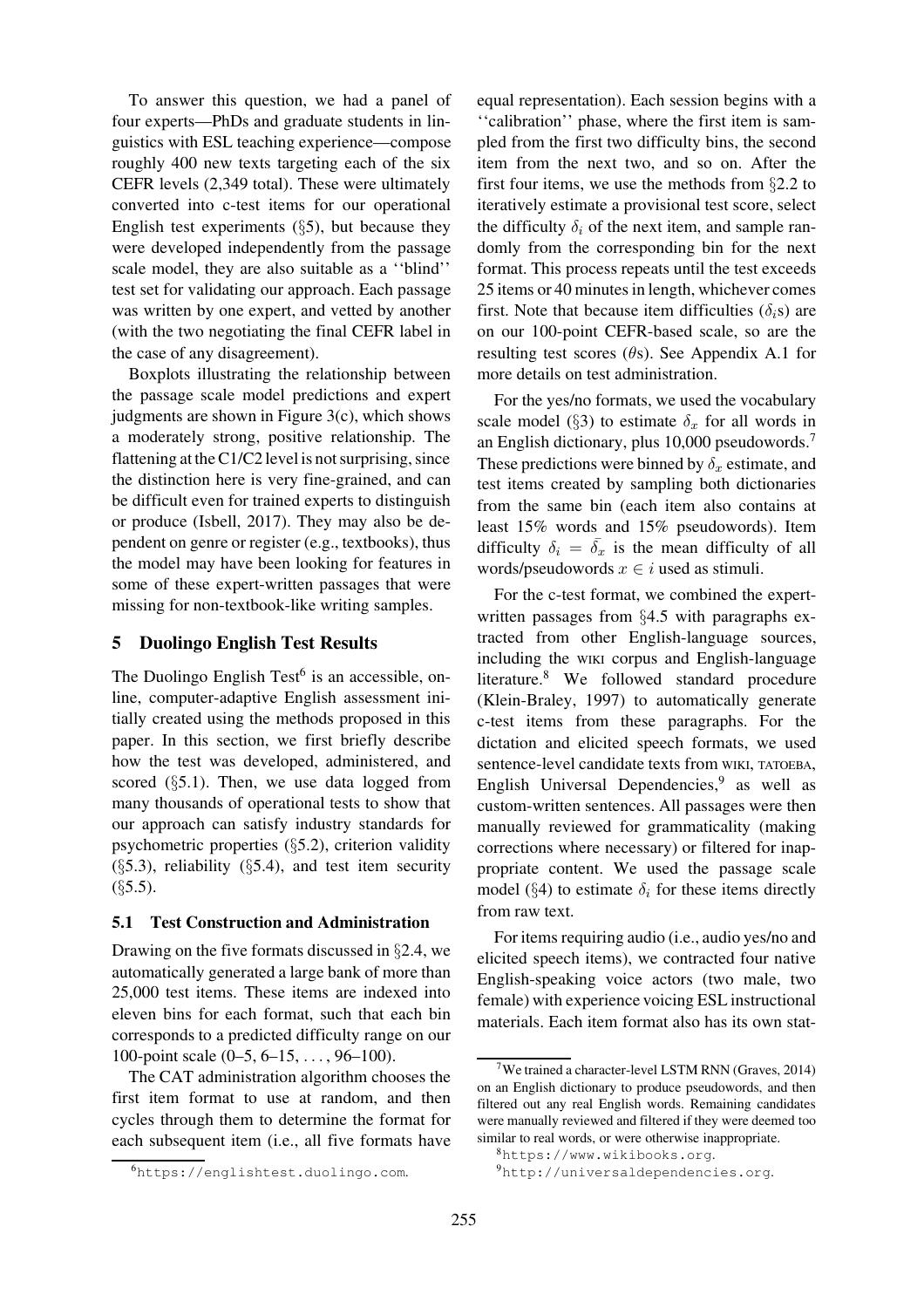

<span id="page-9-4"></span>Figure 5: Scatterplots and correlation coefficients showing how Duolingo English Test scores, based on our ML/NLP scale models, relate to other English proficiency measures. (a) Our test score rankings are nearly identical to those of traditional IRT  $\theta$  estimates fit to real test session data ( $n = 21,351$ ). (b–c) Our test scores correlate significantly with other high-stakes English assessments such as TOEFL iBT ( $n = 2.319$ ) and IELTS  $(n = 991)$ .

istical grading procedure using ML/NLP. See Appendix [A.2](#page-15-9) for more details.

### <span id="page-9-0"></span>5.2 Confirmatory IRT Analysis

Recall that the traditional approach to CAT development is to first create a bank of items, then pilot test them extensively with human subjects, and finally use IRT analysis to estimate item  $\delta_i$  and examinee  $\theta$  parameters from pilot data. What is the relationship between test scores based on our machine-learned CEFR-derived scales and such pilot-tested ability estimates? A strong relationship between our scores and  $\theta$  estimates based on IRT analysis of real test sessions would provide evidence that our approach is valid as an alternative form of pilot testing.

To investigate this, we analyzed  $524,921$  (examinee, item $\rangle$  pairs from 21,351 of the tests administered during the 2018 calendar year, and fit a Rasch model to the observed response data post-hoc.<sup>[10](#page-9-3)</sup> [Figure 5\(a\)](#page-9-4) shows the relationship between our test scores and more traditional ''pilottested'' IRT  $\theta$  estimates. The Spearman rank correlation is positive and very strong ( $\rho = .96$ ), indicating that scores using our method produce rankings nearly identical to what traditional IRTbased human pilot testing would provide.

# <span id="page-9-1"></span>5.3 Relationship with Other English Language Assessments

One source of *criterion validity* evidence for our method is the relationship between these test scores and other measures of English proficiency. A strong correlation between our scores and other major English assessments would suggest that our approach is well-suited for assessing language proficiency for people who want to study or work in and English-language environment. For this, we compare our results with two other high-stakes English tests: TOEFL  $iBT^{11}$  $iBT^{11}$  $iBT^{11}$  and IELTS.<sup>[12](#page-9-6)</sup>

After completing our test online, we asked examinees to submit official scores from other tests (if available). This resulted in a large collection of recent parallel scores to compare against. The relationships between our test scores with TOEFL and IELTS are shown in [Figures 5\(b\)](#page-9-4) and [5\(c\),](#page-9-4) respectively. Correlation coefficients between language tests are generally expected to be in the .5–.7 range [\(Alderson et al.](#page-12-6), [1995](#page-12-6)), so our scores correlate very well with both tests  $(r > .7)$ . Our relationship with TOEFL and IELTS appears, in fact, to be on par with their published relationship with each other ( $r = .73$ ,  $n = 1,153$ ), which is also based on self-reported data [\(ETS,](#page-13-16) [2010](#page-13-16)).

#### <span id="page-9-2"></span>5.4 Score Reliability

Another aspect of test validity is the *reliability* or overall consistency of its scores (Murphy

<span id="page-9-3"></span><sup>10</sup>Because the test is adaptive, most items are rarely administered  $(\S 5.5)$  $(\S 5.5)$ . Thus, we limit this analysis to items with >15 observations to be statistically sound. We also omit sessions that went unscored due to evidence of rule-breaking (§[A.1\)](#page-15-8).

<sup>11</sup><https://www.ets.org/toefl>.

<span id="page-9-6"></span><span id="page-9-5"></span><sup>12</sup><https://www.ielts.org/>.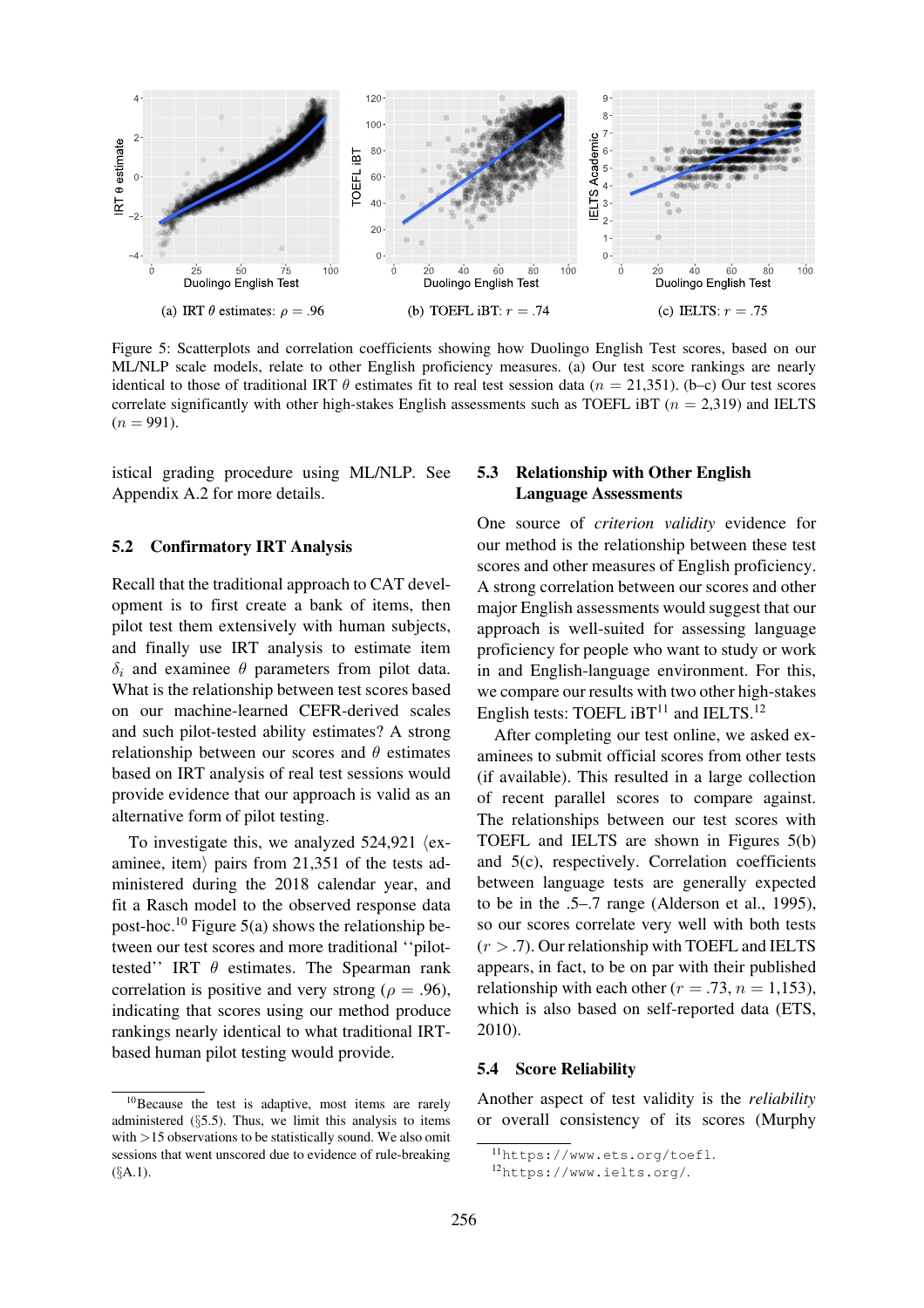| <b>Reliability Measure</b>          | $n_{\cdot}$  | Estimate   |
|-------------------------------------|--------------|------------|
| Internal consistency<br>Test-retest | 9.309<br>526 | .96<br>.80 |
|                                     |              |            |

<span id="page-10-2"></span>Table 8: Test score reliability estimates.

| <b>Security Measure</b> | Mean    | Median     |
|-------------------------|---------|------------|
| Item exposure rate      | $.10\%$ | $.08\%$    |
| Test overlap rate       | $.43\%$ | $< 0.01\%$ |

<span id="page-10-3"></span>Table 9: [Test](#page-14-9) item bank security measures.

and Davidshofer, [2004\)](#page-14-9). Reliability coefficient estimates for our test are shown in [Table 8.](#page-10-2) Importantly, these are high enough to be considered appropriate for high-stakes use.

*Internal consistency* measures the extent to which items in the test measure the same underlying construct. For CATs, this is usually done using the ''split half'' method: randomly split the item bank in two, score both halves separately, and then compute the correlation between halfscores, adjusting for test length [\(Sireci et al.,](#page-14-10) [1991](#page-14-10)). The reliability estimate is well above .9, the threshold for tests ''intended for individual diagnostic, employment, academic placement, or other important purposes'' [\(DeVellis](#page-13-17), [2011](#page-13-17)).

*Test–retest* reliability measures the consistency of people's scores if they take the test multiple times. We consider all examinees who took the test twice within a 30-day window (any longer may reflect actual learning gains, rather than measurement error) and correlate the first score with the second. Such coefficients range from .8–.9 for standardized tests using identical forms, and .8 is considered sufficient for high-stakes CATs, since adaptively administered items are distinct between sessions [\(Nitko and Brookhart, 2011](#page-14-11)).

#### <span id="page-10-1"></span>5.5 Item Bank Security

Due to the adaptive nature of CATs, they are usually considered to be more secure than fixedform exams, so long as the item bank is sufficiently large [\(Wainer, 2000](#page-15-0)). Two measures for quantifying the security of an item bank are the *item exposure rate* [\(Way](#page-15-1), [1998\)](#page-15-1) and *test overlap rate* [\(Chen et al., 2003](#page-12-11)). We report the mean and median values for these measures in [Table 9.](#page-10-3)

The exposure rate of an item is the proportion of tests in which it is administered; the average item

exposure rate for our test is .10% (or one in every 1,000 tests). While few tests publish exposure rates for us to compare against, ours is well below the 20% (one in five tests) limit recommended for unrestricted continuous testing [\(Way](#page-15-1), [1998\)](#page-15-1). The test overlap rate is the proportion of items that are shared between any two randomly-chosen test sessions. The mean overlap for our test is .43% (and the median below .01%), which is well below the 11–14% range reported for other operational CATs like the GRE<sup>[13](#page-10-4)</sup> [\(Stocking, 1994\)](#page-14-12). These results suggest that our proposed methods are able to create very large item banks that are quite secure, without compromising the validity or reliability of resulting test scores.

# <span id="page-10-0"></span>6 Related Work

There has been little to no work using ML/NLP to drive end-to-end language test development as we do here. To our knowledge, the only other example is [Hoshino and Nakagawa \(2010](#page-13-18)), who used a support vector machine to estimate the difficulty of  $c$ loze<sup>[14](#page-10-5)</sup> items for a computer-adaptive test. However, the test did not contain any other item formats, and it was not intended as an integrated measure of general language ability.

Instead, most related work has leveraged ML/ NLP to predict test item difficulty from operational test logs. This has been applied with some success to cloze [\(Mostow and Jang, 2012](#page-14-13)), vocabulary [\(Susanti et al., 2016](#page-14-14)), listening comprehension [\(Loukina et al., 2016](#page-14-15)), and grammar exercises [\(Perez-Beltrachini et al.](#page-14-16), [2012\)](#page-14-16). However, these studies all use multiple-choice formats where difficulty is largely mediated by the choice of distractors. The work of [Beinborn et al.](#page-12-12) [\(2014](#page-12-12)) is perhaps most relevant to our own; they used ML/ NLP to predict c-test difficulty at the word-gap level, using both macro-features (e.g., paragraph difficulty as we do) as well as micro-features (e.g., frequency, polysemy, or cognateness for each gap word). These models performed on par with human experts at predicting failure rates for English language students living in Germany.

Another area of related work is in predicting text difficulty (or readability) more generally. Napoles

<span id="page-10-4"></span><sup>13</sup><https://www.ets.org/gre>.

<span id="page-10-5"></span><sup>14</sup>Cloze tests and c-tests are similar, both stemming from the ''reduced redundancy'' approach to language assessment [\(Lin et al., 2008](#page-13-19)). The cloze items in the related work cited here contain a single deleted word with four multiple-choice options for filling in the blank.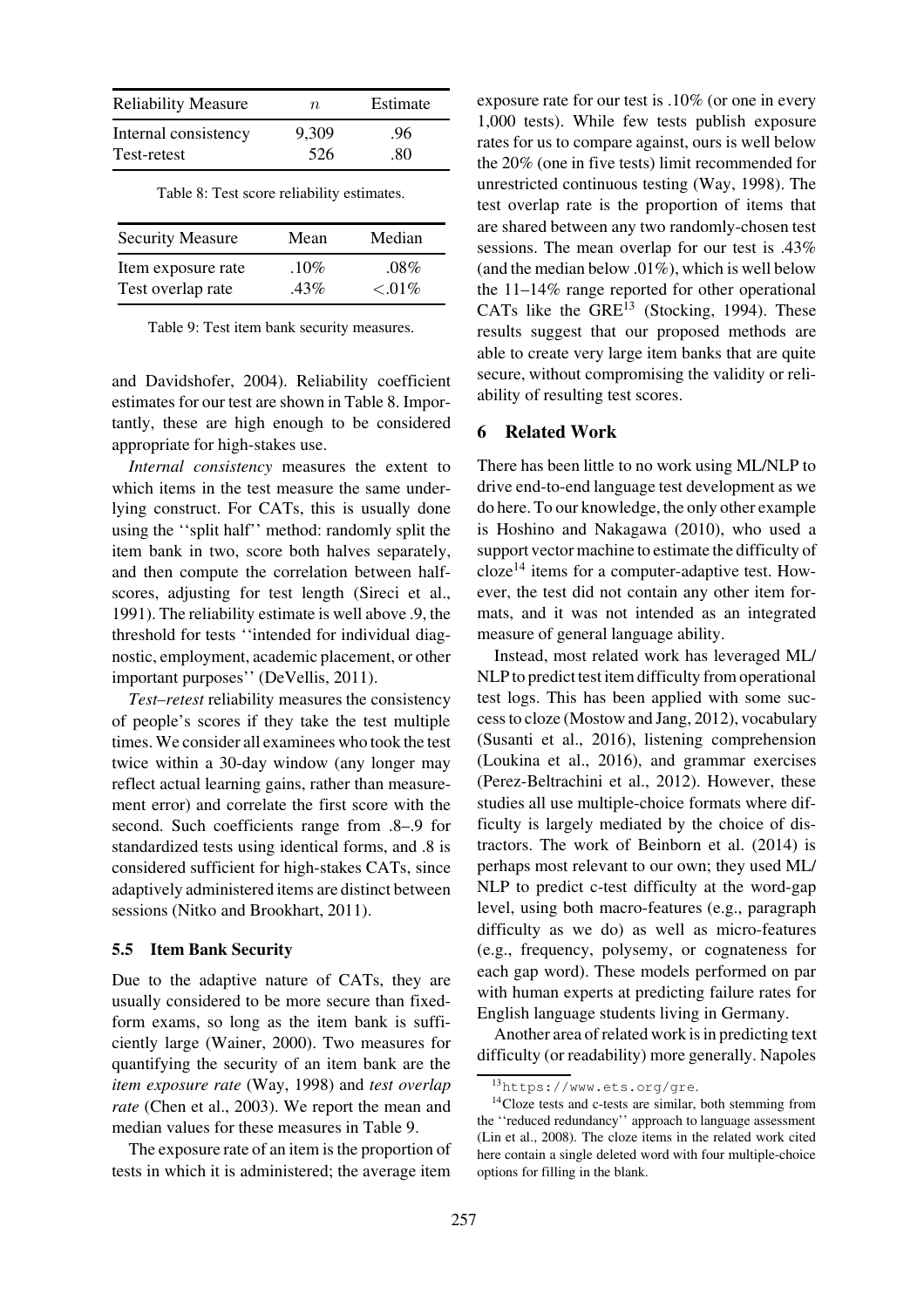and Dredze [\(2010\)](#page-14-17) trained classifiers to discriminate between English and Simple English Wikipedia, and [Vajjala et al. \(2016](#page-15-10)) applied English readability models to a variety of Web texts (including English and Simple English Wikipedia). Both of these used linear classifiers with features similar to ours from §[4.](#page-5-0)

Recently, more efforts have gone into using ML/ NLP to align texts to specific proficiency frameworks like the CEFR. However, this work mostly focuses on languages other than English (e.g., [Curto et al.](#page-12-13)[,](#page-15-11) [2015](#page-12-13)[;](#page-15-11) [Sung et al.](#page-14-18)[,](#page-15-11) [2015](#page-14-18)[;](#page-15-11) Volodina et al., [2016](#page-15-11); [Vajjala and Rama, 2018\)](#page-15-12). A notable exception is [Xia et al.](#page-15-13) [\(2016\)](#page-15-13), who trained classifiers to predict CEFR levels for reading passages from a suite of Cambridge English<sup>[15](#page-11-1)</sup> exams, targeted at learners from A2–C2. In addition to lexical and language model features like ours (§[4\)](#page-5-0), they showed additional gains from explicit discourse and syntax features.

The relationship between test item difficulty and linguistic structure has also been investigated in the language testing literature, both to evaluate the validity [of item types](#page-12-15) [\(Brown, 1989](#page-12-14)[;](#page-12-15) Abraham and Chapelle, [1992](#page-12-15); [Freedle and Kostin](#page-13-20), [1993,](#page-13-20) [1999\)](#page-13-21) and to establish what features impact difficulty so as to inform test development [\(Nissan et al.](#page-14-19), [1995](#page-14-19); [Kostin](#page-13-22), [2004](#page-13-22)). These studies have leveraged both correlational and regression analyses to examine the relationship between passage difficulty and linguistic features such as passage length, word length and frequency, negations, rhetorical organization, dialogue utterance pattern (questionquestion, statement-question), and so on.

# <span id="page-11-0"></span>7 Discussion and Future Work

We have presented a method for developing computer-adaptive language tests, driven by machine learning and natural language processing. This allowed us to rapidly develop an initial version of the Duolingo English Test for the experiments reported here, using ML/NLP to directly estimate item difficulties for a large item bank in lieu of expensive pilot testing with human subjects. This test correlates significantly with other high-stakes English assessments, and satisfies industry standards for score reliability and test security. To our knowledge, we are the first to propose language test development in this way.

The strong relationship between scores based on ML/NLP estimates of item difficulty and the IRT estimates from operational data provides evidence that our approach—using items' linguistic characteristics to predict difficulty, a priori to any test administration—is a viable form of test development. Furthermore, traditional pilot analyses produce inherently *norm-referenced* scores (i.e., relative to the test-taking population), whereas it can be argued that our method yields *criterionreferenced* scores (i.e., indicative of a given standard, in our case the CEFR). This is another conceptual advantage of our method. However, further research is necessary for confirmation.

We were able to able to achieve these results using simple linear models and relatively straightforward lexical and language model feature engineering. Future work could incorporate richer syntactic and discourse features, as others have done (§[6\)](#page-10-0). Furthermore, other indices such as narrativity, word concreteness, topical coherence, etc., have also been shown to predict text difficulty and comprehension [\(McNamara et al.](#page-14-20), [2011](#page-14-20)). A wealth of recent advances in neural NLP that may also be effective in this work.

Other future work involves better understanding how our large, automatically-generated item bank behaves with respect to the intended construct. Detecting differential item functioning (DIF)—the extent to which people of equal ability but different subgroups, such as gender or age, have (un)equal probability of success on test items—is an important direction for establishing the fairness of our test. While most assessments focus on demographics for DIF analyses, online administration means we must also ensure that technology differences (e.g., screen resolution or Internet speed) do not affect item functioning, either.

It is also likely that the five item formats presented in this work over-index on language *reception* skills rather than *production* (i.e., writing and speaking). In fact, we hypothesize that the ''clipping'' observed to the right in plots from [Figure 5](#page-9-4) can be attributed to this: Despite being highly correlated, the CAT as presented here may over estimate overall English ability relative to tests with more open-ended writing and speaking exercises. In the time since the present experiments were conducted, we have updated the Duolingo

<span id="page-11-1"></span><sup>15</sup><https://www.cambridgeenglish.org>.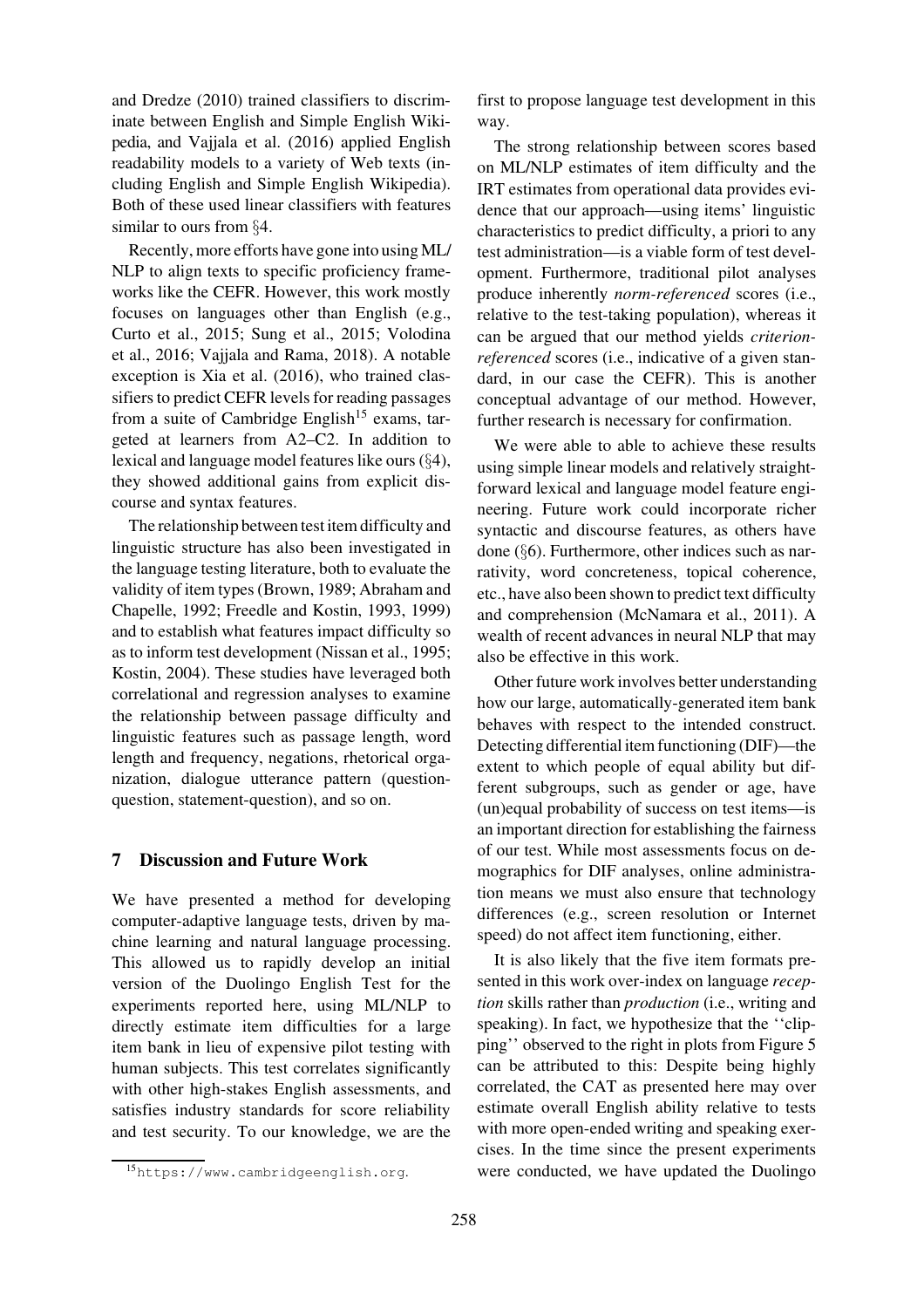English Test to include such writing and speaking sections, which are automatically graded and combined with the CAT portion. The test–retest reliability for these improved scores is .85, and correlation with TOEFL and IELTS are .77 and .78, respectively (also, the ''clipping'' effect disappears). We continue to conduct research on the quality of the interpretations and uses of Duolingo English Test scores; interested readers are able to find the latest ongoing research at [https://go.duolingo.com/](https://go.duolingo.com/dettechnicalmanual) [dettechnicalmanual](https://go.duolingo.com/dettechnicalmanual).

Finally, in some sense what we have proposed here is partly a solution to the "cold start" problem facing language test developers: How does one estimate item difficulty without any response data to begin with? Once a test is in production, however, one can leverage the operational data to further refine these models. It is exciting to think that such analyses of examinees' response patterns (e.g., topical characteristics, register types, and pragmatic uses of language in the texts) can tell us more about the underlying proficiency scale, which in turn can contribute back to the theory of frameworks like the CEFR.

# Acknowledgments

We would like to thank Micheline Chalhoub-Deville, Steven Sireci, Bryan Smith, and Alina von Davier for their input on this work, as well as Klinton Bicknell, Erin Gustafson, Stephen Mayhew, Will Monroe, and the *TACL* editors and reviewers for suggestions that improved this paper. Others who have contributed in various ways to research about our test to date include Cynthia M. Berger, Connor Brem, Ramsey Cardwell, Angela DiCostanzo, Andre Horie, Jennifer Lake, Yena Park, and Kevin Yancey.

# References

- <span id="page-12-15"></span>R. G. Abraham and C. A. Chapelle. 1992. The meaning of cloze test scores: An item difficulty perspective. *The Modern Language Journal*, 76(4):468–479.
- <span id="page-12-0"></span>AERA, APA, and NCME. 2014. *Standards for Educational and Psychological Testing*.
- <span id="page-12-6"></span>J. C. Alderson, C. Clapham, and D. Wall. 1995. *Language Test Construction and Evaluation*, Cambridge University Press.
- <span id="page-12-16"></span>D. Andrich. 1978. A rating formulation for ordered response categories. *Psychometrika*, 43(4):561–573.
- <span id="page-12-3"></span>L. Bachman and A. Palmer. 2010. *Language Assessment in Practice*. Oxford University Press.
- <span id="page-12-12"></span>L. Beinborn, T. Zesch, and I. Gurevych. 2014. Predicting the difficulty of language proficiency tests. *Transactions of the Association for Computational Linguistics*, 2:517–530.
- <span id="page-12-4"></span>A. R. Bradlow and T. Bent. 2002. The clear speech effect for non-native listeners. *Journal of the Acoustical Society of America*, 112:272–284.
- <span id="page-12-5"></span>A. R. Bradlow and T. Bent. 2008. Perceptual adaptation to non-native speech. *Cognition*, 106:707–729.
- <span id="page-12-14"></span>J. D. Brown. 1989. Cloze item difficulty. *JALT Journal*, 11:46–67.

<span id="page-12-9"></span>Cambridge English. 2012. Preliminary wordlist.

- <span id="page-12-7"></span>A. Capel. 2010. A1–B2 vocabulary: Insights and issues arising from the English ProfileWordlists project. *English Profile Journal*, 1.
- <span id="page-12-8"></span>A. Capel. 2012. Completing the English Vocabulary Profile: C1 and C2 vocabulary. *English Profile Journal*, 3.
- <span id="page-12-1"></span>S. Cau. 2015. TOEFL questions, answers leaked in China. *Global Times*.
- <span id="page-12-11"></span>S. Chen, R. D. Ankenmann, and J. A. Spray. 2003. Exploring the relationship between item exposure rate and item overlap rate in computerized adaptive testing. *Journal of Educational Measurement*, 40:129–145.
- <span id="page-12-2"></span>Council of Europe. 2001. *Common European Framework of Reference for Languages: Learning, Teaching, Assessment*. Cambridge University Press.
- <span id="page-12-10"></span>B. Culligan. 2015. A comparison of three test formats to assess word difficulty. *Language Testing*, 32(4):503–520.
- <span id="page-12-13"></span>P. Curto, N. J. Mamede, and J. Baptista. 2015. Automatic text difficulty classifier-assisting the selection of adequate reading materials for European Portuguese teaching. In *Proceedings*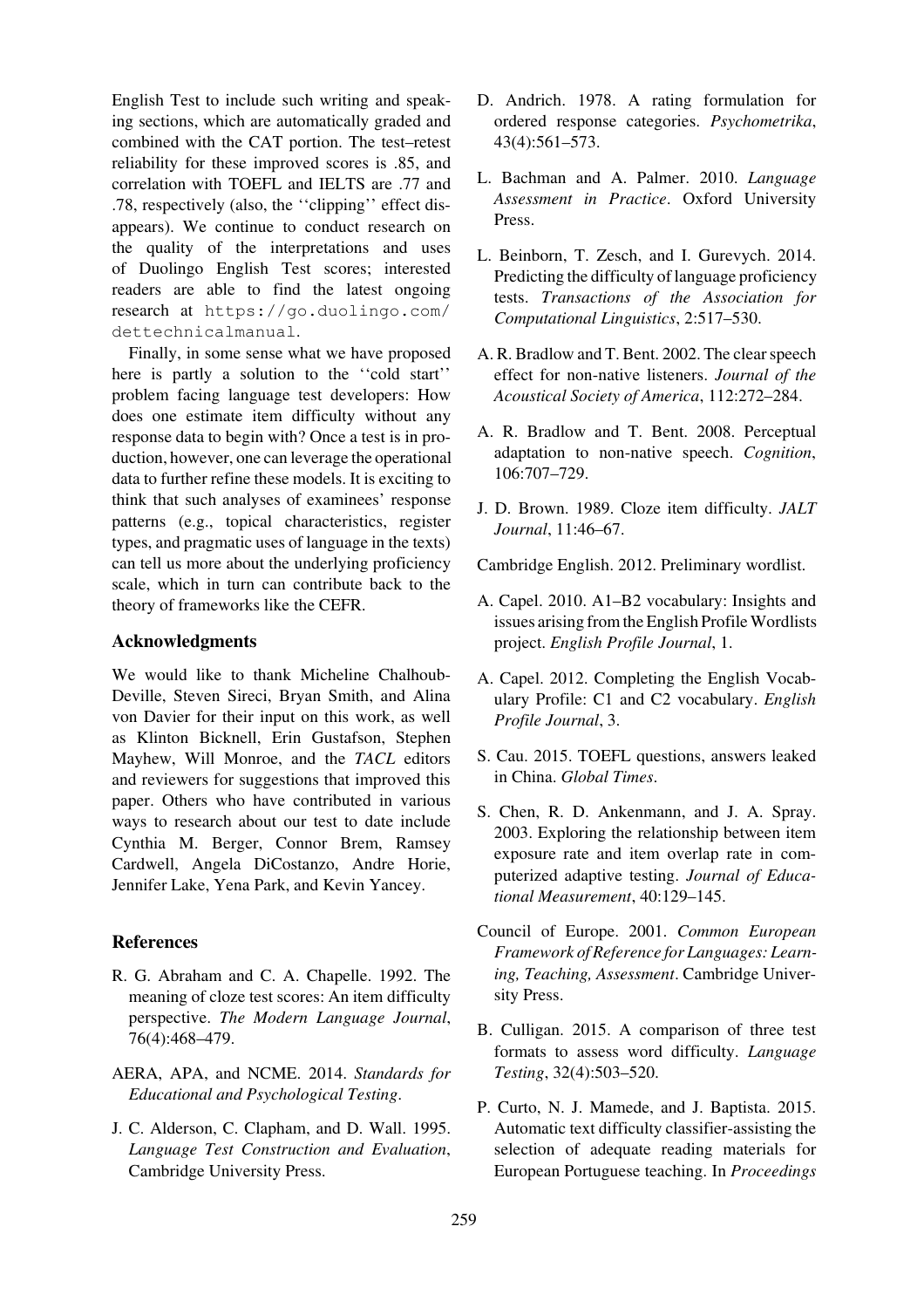*of the International Conference on Computer Supported Education*, pages 36–44.

- <span id="page-13-23"></span>P. T. de Boer, D. P. Kroese, S. Mannor, and R. Y. Rubinstien. 2005. A tutorial on the cross-entropy method. *Annals of Operations Research*, 34:19–67.
- <span id="page-13-17"></span>R. F. DeVellis. 2011. *Scale Development: Theory and Applications*, Number 26 in Applied Social Research Methods. SAGE Publications.
- <span id="page-13-12"></span>W. H. DuBay. 2006. *Smart Language: Readers, Readability, and the Grading of Text*, Impact Information.
- <span id="page-13-1"></span>R. Dudley, S. Stecklow, A. Harney, and I. J. Liu. 2016. As SAT was hit by security breaches, College Board went ahead with tests that had leaked. *Reuters Investigates*.
- <span id="page-13-9"></span>C. Elkan. 2005, Deriving TF-IDF as a Fisher kernel. In M. Consens and G. Navarro, editors, *String Processing and Information Retrieval*, volume 3772 of *Lecture Notes in Computer Science*, pages 295–300. Springer.
- <span id="page-13-16"></span>ETS. 2010, Linking TOEFL iBT scores to IELTS scores - A research report. ETS TOEFL Report.
- <span id="page-13-13"></span>T. Fawcett. 2006. An introduction to ROC analysis.*Pattern Recognition Letters*, 27(8):861–874.
- <span id="page-13-20"></span>R. Freedle and I. Kostin. 1993, The prediction of TOEFL reading comprehension item difficulty for expository prose passages for three item types: Main idea, inference, and supporting idea items. ETS Research Report 93-13.
- <span id="page-13-21"></span>R. Freedle and I. Kostin. 1999. Does the text matter in a multiple-choice test of comprehension? the case for the construct validity of TOEFL's minitalks. *Language Testing*, 16(1):2–32.
- <span id="page-13-15"></span>A. Graves. 2014. Generating sequences with recurrent neural networks. *arXiv*, 1308.0850v5 [cs.NE].
- <span id="page-13-8"></span>K. Heafield, I. Pouzyrevsky, J. H. Clark, and P. Koehn. 2013. Scalable modified Kneser-Ney language model estimation. In *Proceedings of the Association for Computational Linguistics (ACL)*, pages 690–696.
- <span id="page-13-18"></span>A. Hoshino and H. Nakagawa. 2010. Predicting the difficulty of multiple-choice close questions

for computer-adaptive testing. *Research in Computing Science*, 46:279–292.

- <span id="page-13-14"></span>D. Isbell. 2017. Assessing C2 writing ability on the Certificate of English Language Proficiency: Rater and examinee age effects. *Assessing Writing*, 34:37–49.
- <span id="page-13-10"></span>T. Jaakkola and D. Haussler. 1999. Exploiting generative models in discriminative classifiers. In *Advances in Neural Information Processing Systems (NIPS)*, volume 11, pages 487–493.
- <span id="page-13-7"></span>L. Jessop, W. Suzuki, and Y. Tomita. 2007. Elicited imitation in second language acquisition research. *Canadian Modern Language Review*, 64(1):215–238.
- <span id="page-13-4"></span>M.T. Kane. 2013. Validating the interpretations and uses of test scores. *Journal of Educational Measurement*, 50:1–73.
- <span id="page-13-6"></span>E. Khodadady. 2014. Construct validity of C-tests: A factorial approach. *Journal of Language Teaching and Research*, 5(6):1353–1362.
- <span id="page-13-5"></span>C. Klein-Braley. 1997. C-Tests in the context of reduced redundancy testing: An appraisal. *Language Testing*, 14(1):47–84.
- <span id="page-13-22"></span>I. Kostin. 2004, Exploring item characteristics that are related to the difficulty of TOEFL dialogue items. ETS Research Report 04-11.
- <span id="page-13-0"></span>S. Lane, M. R. Raymond, and S. M. Downing, editors . 2016. *Handbook of Test Development*, 2nd edition. Routledge.
- <span id="page-13-19"></span>W. Y. Lin, H. C. Yuan, and H. P. Feng. 2008. Language reduced redundancy tests: A reexamination of cloze test and c-test. *Journal of Pan-Pacific Association of Applied Linguistics*, 12(1):61–79.
- <span id="page-13-3"></span>J. M. Linacre. 2014. 3PL, Rasch, quality-control and science. *Rasch Measurement Transactions*, 27(4):1441–1444.
- <span id="page-13-11"></span>P. Lison and J. Tiedemann. 2016. OpenSubtitles-2016: Extracting large parallel corpora from movie and TV subtitles. In *Proceedings of the International Conference on Language Resourcesand Evaluation (LREC)*, pages 923–929.
- <span id="page-13-2"></span>F. M. Lord. 1980. *Applications of Item Response Theory to Practical Testing Problems*, Routledge.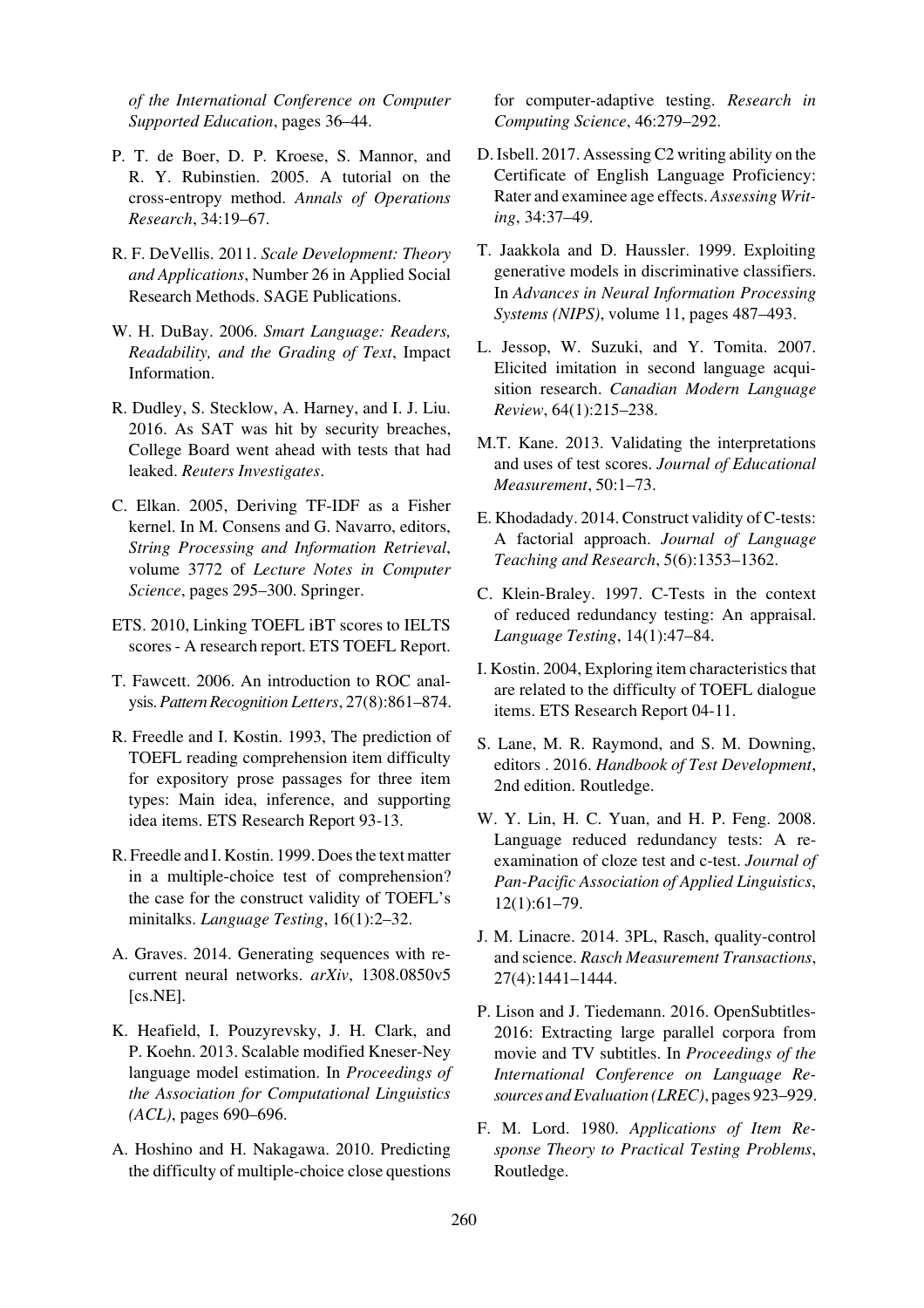- <span id="page-14-15"></span>A. Loukina, S. Y. Yoon, J. Sakano, Y. Wei, and K. Sheehan. 2016. Textual complexity as a predictor of difficulty of listening items in language proficiency tests. In *Proceedings of the International Conference on Computational Linguistics (COLING)*, pages 3245–3253.
- <span id="page-14-21"></span>G. N. Masters. 1982. A Rasch model for partial credit scoring. *Psychometrika*, 47(2):149–174.
- <span id="page-14-20"></span>D. S. McNamara, A. C. Graesser, Z. Cai, and J. Kulikowich. 2011. Coh-Metrix easability components: Aligning text difficulty with theories of text comprehension. In *Annual Meeting of the American Educational Research Association (AERA)*.
- <span id="page-14-4"></span>J. Milton. 2010, The development of vocabulary breadth across the CEFR levels. In I. Bartning, M. Martin, and I. Vedder, editors, *Communicative Proficiency and Linguistic Development: Intersections Between SLA and Language Testing Research*, volume 1 of *EuroSLA Monograph Series*, pages 211–232. EuroSLA.
- <span id="page-14-6"></span>J. Milton, J. Wade, and N. Hopkins. 2010. Aural word recognition and oral competence in English as a foreign language. In R. Chacón-Beltrán, C. Abello-Contesse, and M. Torreblanca-López, editors, *Insights Into Non-Native Vocabulary Teaching and Learning*, volume 52, pages 83–98. Multilingual Matters.
- <span id="page-14-13"></span>J. Mostow and H. Jang. 2012. Generating diagnostic multiple choice comprehension cloze questions. In *Proceedings of the Workshop on Building Educational Applications Using NLP*, pages 136–146.
- <span id="page-14-9"></span>K. R. Murphy and C. O. Davidshofer. 2004. *Psychological Testing: Principles and Applications*, Pearson.
- <span id="page-14-17"></span>C. Napoles and M. Dredze. 2010. Learning Simple Wikipedia: A cogitation in ascertaining abecedarian language. In *Proceedings of the Workshop on Computational Linguistics and Writing: Writing Processes and Authoring Aids*, pages 42–50.
- <span id="page-14-19"></span>S. Nissan, F. DeVincenzi, and K. L. Tang. 1995. An analysis of factors affecting the difficulty of dialogue items in TOEFL listening comprehension. ETS Research Report 95-37.
- <span id="page-14-11"></span>A. J. Nitko and S. Brookhart. 2011. *Educational Assessment of Students*. Merrill.
- <span id="page-14-16"></span>L. Perez-Beltrachini, C. Gardent, and G. Kruszewski. 2012. Generating grammar exercises. In *Proceedings of the Workshop on Building Educational Applications Using NLP*, pages 147–156.
- <span id="page-14-0"></span>G. Rasch. 1993. *Probabilistic Models for Some Intelligence and Attainment Tests*, MESA Press.
- <span id="page-14-7"></span>M. Reichert, U. Keller, and R. Martin. 2010. The C-test, the TCF and the CEFR: A validation study. In *The C-Test: Contributions from Current Research*, pages 205–231. Peter Lang.
- <span id="page-14-8"></span>D. Sculley. 2010. Combined regression and ranking. In *Proceedings of the Conference on Knowledge Discovery and Data Mining (KDD)*, pages 979–988.
- <span id="page-14-3"></span>D. O. Segall. 2005, Computerized adaptive testing. In K. Kempf-Leonard, editor, *Encyclopedia of Social Measurement*. Elsevier.
- <span id="page-14-2"></span>B. Settles. 2012. *Active Learning*. Synthesis Lectures on Artificial Intelligence and Machine Learning. Morgan & Claypool.
- <span id="page-14-10"></span>S. G. Sireci, D. Thissen, and H. Wainer. 1991. On the reliability of testlet-based tests. *Journal of Educational Measurement*, 28(3):237–247.
- <span id="page-14-5"></span>L. S. Staehr. 2008. Vocabulary size and the skills of listening, reading and writing. *Language Learning Journal*, 36:139–152.
- <span id="page-14-12"></span>M. L. Stocking. 1994, Three practical issues for modern adaptive testing item pools. ETS Research Report 94-5.
- <span id="page-14-18"></span>Y. T. Sung, W. C. Lin, S. B. Dyson, K. E. Change, and Y. C. Chen. 2015. Leveling L2 texts through readability: Combining multilevel linguistic features with the CEFR. *The Modern Language Journal*, 99(2):371–391.
- <span id="page-14-14"></span>Y. Susanti, H. Nishikawa, T. Tokunaga, and H. Obari. 2016. Item difficulty analysis of english vocabulary questions. In *Proceedings of the International Conference on Computer Supported Education*, pages 267–274.
- <span id="page-14-1"></span>D. Thissen and R. J. Mislevy. 2000. Testing algorithms. In H. Wainer, editor, *Computerized Adaptive Testing: A Primer*. Routledge.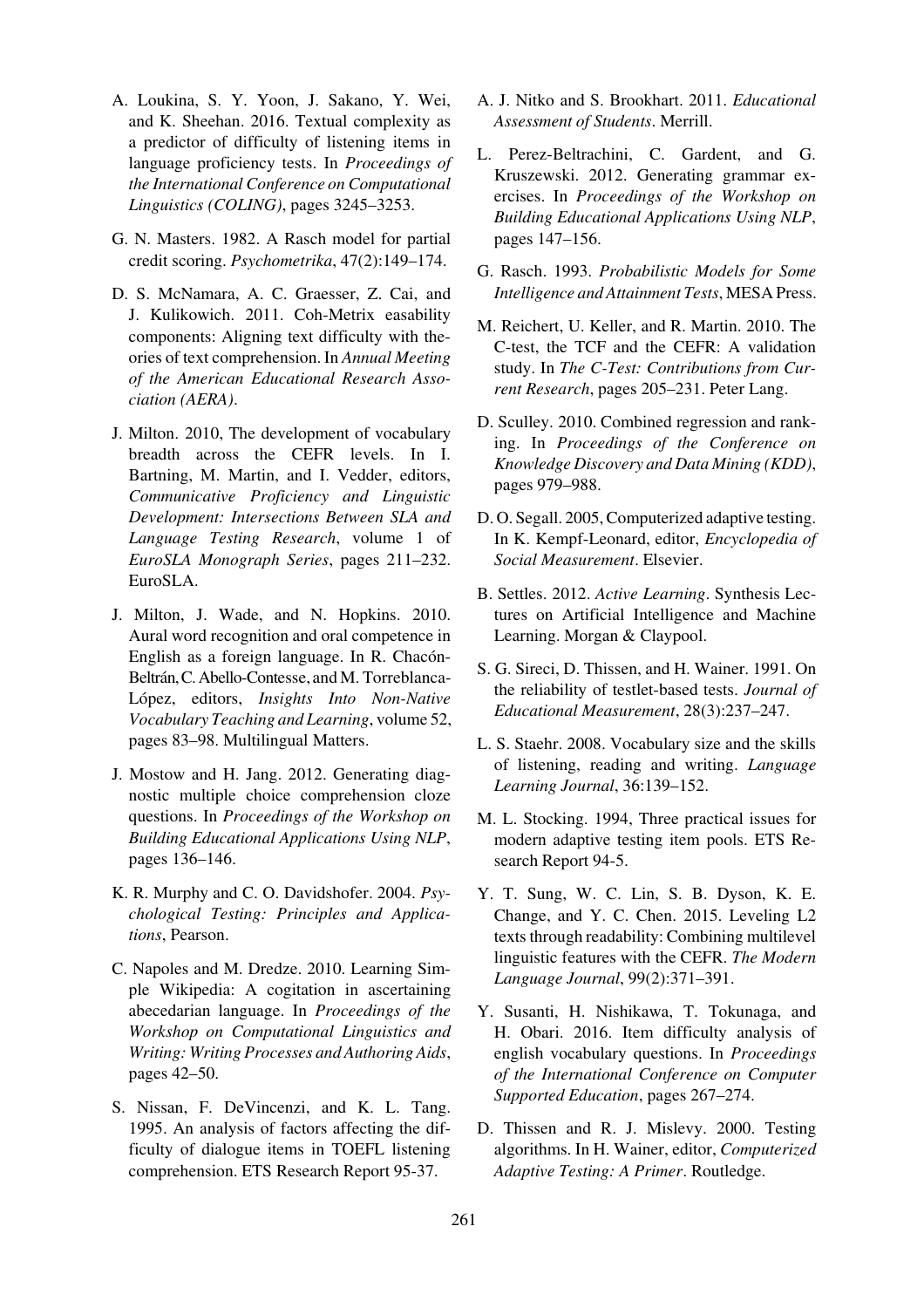- <span id="page-15-10"></span>S. Vajjala, D. Meurers, A. Eitel, and K. Scheiter. 2016. Towards grounding computational linguistic approaches to readability: Modeling reader-text interaction for easy and difficult texts. In *Proceedings of the Workshop on Computational Linguistics for Linguistic Complexity*, pages 38–48.
- <span id="page-15-12"></span>S. Vajjala and T. Rama. 2018. Experiments with universal CEFR classification. In *Proceedings of the Workshop on Innovative Use of NLP for BuildingEducationalApplications*, pages 147–153.
- <span id="page-15-5"></span>A. Van Moere. 2012. A psycholinguistic approach to oral assessment. *Language Testing*, 29:325–344.
- <span id="page-15-4"></span>T. Vinther. 2002. Elicited imitation: A brief overview. *International Journal of Applied Linguistics*, 12(1):54–73.
- <span id="page-15-11"></span>E. Volodina, I. Pilán, and D. Alfter. 2016. Classification of Swedish learner essays by CEFR levels. In *Proceedings of EUROCALL*, pages 456–461.
- <span id="page-15-0"></span>H. Wainer. 2000. *Computerized Adaptive Testing: A Primer*. Routledge.
- <span id="page-15-1"></span>W. D. Way. 1998. Protecting the integrity of computerized testing item pools. *Educational Measurement: Issues and Practice*, 17(4):17–27.
- <span id="page-15-2"></span>D. J. Weiss and G. G. Kingsbury. 1984. Application of computerized adaptive testing to educational problems. *Journal of Educational Measurement*, 21:361–375.
- <span id="page-15-6"></span>G. Westhoff. 2007. Challenges and opportunities of the CEFR for reimagining foreign language pedagogy. *The Modern Language Journal*, 91(4):676–679.
- <span id="page-15-13"></span>M. Xia, E. Kochmar, and T. Briscoe. 2016. Text readability assessment for second language learners. In *Proceedings of the Workshop on Building Educational Applications Using NLP*, pages 12–22.
- <span id="page-15-7"></span>X. Zhu and A. B. Goldberg. 2009. *Introduction to Semi-Supervised Learning*. Synthesis Lectures on Artificial Intelligence and Machine Learning. Morgan & Claypool.

<span id="page-15-3"></span>J. Zimmerman, P. K. Broder, J. J. Shaughnessy, and B. J. Underwood. 1977. A recognition test of vocabulary using signal-detection measures, and some correlates of word and nonword recognition. *Intelligence*, 1(1):5–31.

# <span id="page-15-8"></span>A Appendices

# A.1 Test Administration Details

Tests are administered remotely via Web browser at<https://englishtest.duolingo.com>. Examinees are required to have a stable Internet connection and a device with a working microphone and front-facing camera. Each test session is recorded and reviewed by human proctors before scores are released. Prohibited behaviors include:

- Interacting with another person in the room
- Using headphones or earbuds
- Disabling the microphone or camera
- Moving out of frame of the camera
- Looking off screen
- Accessing any outside material or devices
- Leaving the Web browser

Any of these behaviors constitutes rule-breaking; such sessions do not have their scores released, and are omitted from the analyses in this paper.

#### <span id="page-15-9"></span>A.2 Item Grading Details

The item formats in this work [\(Table 2\)](#page-3-1) are not multiple-choice or true/false. This means responses may not be simply ''correct'' or ''incorrect,'' and require more nuanced grading procedures. While partial credit IRT models do exist [\(Andrich](#page-12-16), [1978](#page-12-16); [Masters, 1982](#page-14-21)), we chose instead to generalize the binary Rasch framework to incorporate ''soft'' (probabilistic) responses.

The maximum-likelihood estimation (MLE) estimate used to score the test (or select the next item) is based on the log-likelihood function:

$$
LL(\hat{\theta}_t) = \log \prod_{i=1}^t p_i(\hat{\theta}_t)^{r_i} (1 - p_i(\hat{\theta}_t))^{1 - r_i},
$$

which follows directly from equation [\(2\)](#page-1-4). Note that maximizing this is equivalent to minimizing *cross-entropy* [\(de Boer et al., 2005\)](#page-13-23), a measure